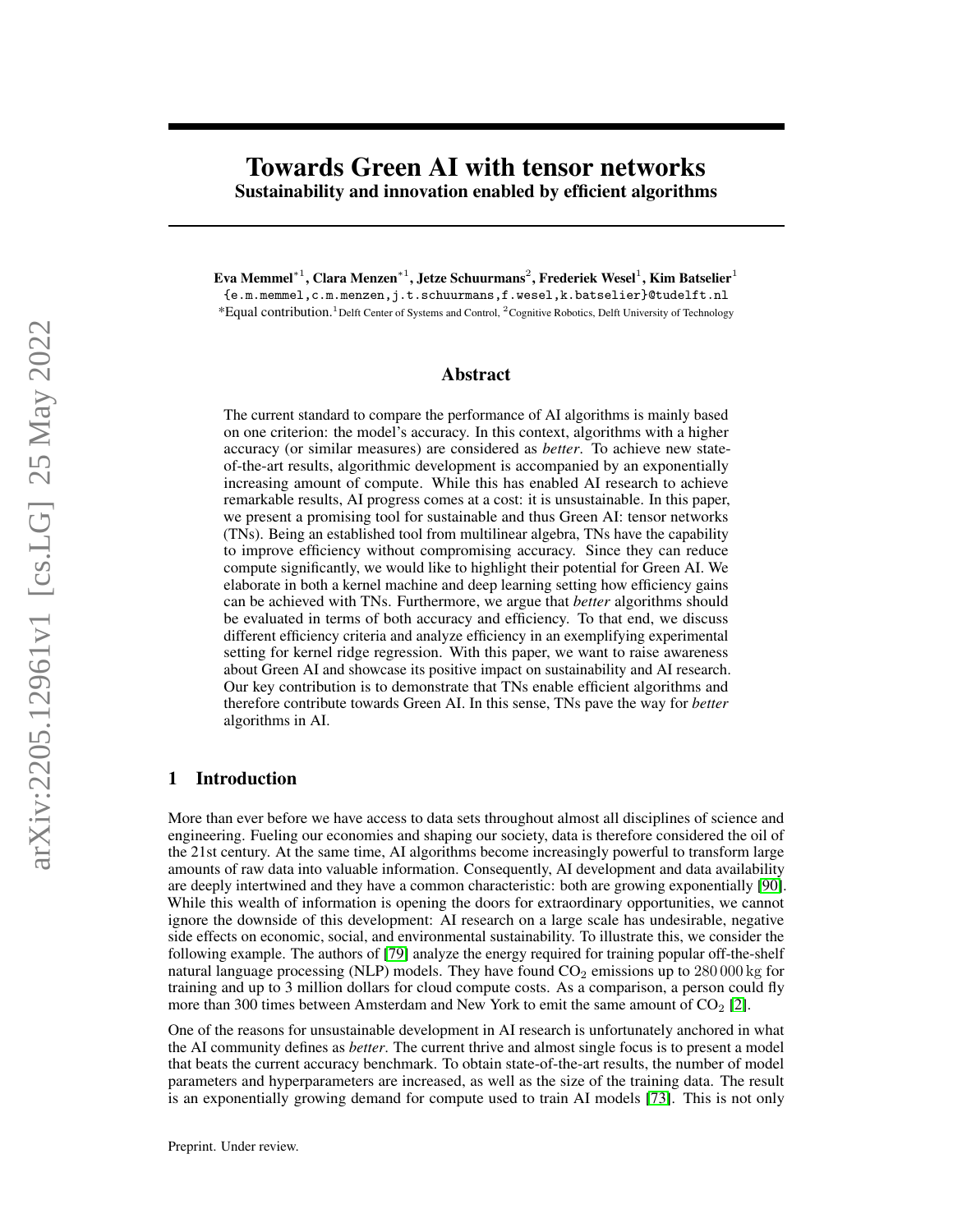unsustainable from an environmental and economic point of view, but also from a social one: it has a large carbon footprint, it is expensive, and it excludes researchers with fewer resources.

The problems associated with the unsustainable development in AI have led to a growing awareness in the AI community. Several researchers call for redirecting the focus of AI research by implementing efficiency as an additional benchmark to assess algorithmic progress [\[73,](#page-12-0) [80,](#page-13-2) [81\]](#page-13-3). In fact, efficiency has always been the primary criterion to measure algorithmic progress in computer science [\[20,](#page-10-0) [46,](#page-11-0) [47\]](#page-11-1). Inspired by this, a similar approach can be adapted to AI algorithms. For this purpose, different metrics have been proposed in literature, e.g. estimating the carbon footprint, reporting the energy consumption, or stating the number of floating-point operations (FLOPS) [\[32,](#page-10-1) [51,](#page-11-2) [52\]](#page-11-3). In this context, new vocabulary has been suggested. It distinguishes between AI that solely focuses on accuracy versus AI that considers efficiency and accuracy as equal criteria: Red AI versus Green AI [\[73\]](#page-12-0).

While metrics pave the way for Green AI, only reporting on efficiency metrics is not enough. More importantly, the AI community needs to develop and adopt methods that have the potential to reduce compute significantly. We would like to contribute to this development by presenting a very promising method: Tensor networks (TNs), also called tensor decompositions. Being a tool from multilinear algebra, TNs have become increasingly popular in the AI community<sup>[1](#page-1-0)</sup>. TNs can approximate data in a compressed format while preserving the essence of the information. In this way, they oftentimes lift the curse of dimensionality, while having the potential to achieve competitive accuracy. This makes TNs exactly the type of tool to apply to large-scale and/or high-dimensional problems: they allow for an efficient and thus sustainable way of representing and handling big data [\[16\]](#page-9-1). Even though the popularity of TNs is increasing in the AI community, they are still not widespread yet. Various promising results regarding accuracy and efficiency, as e.g. [\[31,](#page-10-2) [39,](#page-11-4) [69,](#page-12-1) [87\]](#page-13-4), show their potential. With this paper, we would like to give the impulse for AI researchers to adopt TNs for their work.

To that end, we provide an economic, social, and environmental analysis of the possibilities and challenges of Green AI as well as the potential of TNs for Green AI. Understanding the impact of TNs on Green AI is not trivial. To the best of the authors' knowledge, this is the first paper that highlights TNs from a Green AI perspective. In this paper, we answer the following three research questions. Why should *better* AI algorithms be defined by both accuracy and efficiency? How can TNs make AI algorithms more efficient? How are TNs an appropriate tool to contribute towards Green AI? To answer the three research questions, the paper is organized as follows: In section 2, we describe how an exponentially growing demand for compute has a negative impact on sustainability and AI progress. In addition, we discuss different criteria suggested in literature for an efficiency metric. In section 3, we introduce commonly used TNs and their compression potential. In section 4, we show how an efficiency gain can be achieved by applying TNs in a kernel machine and deep learning setting. In section 5, we draw conclusions.

# 2 Context and related literature

AI models are considered as *better* when they achieve greater accuracy (or similar measures) than previously reported. To incentivize competition and thus accelerate innovation, results are made public on leaderboards based on accuracy metrics. Beating state-of-the-art algorithms is often achieved by at least one of the following three aspects: bigger data sets, a more complex model, which is highly correlated with the number of parameters, or more extensive hyperparameter experiments [\[73\]](#page-12-0). This results in an exponentially growing demand for compute, requiring an unsustainable amount of hardware, energy, and computational time.

### 2.1 The negative impact of growing compute on sustainability and AI progress

Sustainability is based on three fundamental, intersecting dimensions: economic, social, and environmental [\[66\]](#page-12-2). An exponentially growing amount of compute in AI compromises all three of them, as explained in the following.

Because large computations can have a large price tag [\[79,](#page-13-1) [80\]](#page-13-2), they negatively impact both the economic and social dimensions of sustainability. Concerning the economic dimension, linear gains

<span id="page-1-0"></span><sup>&</sup>lt;sup>1</sup>The number of papers at NeurIPS, AISTATS and ICML with 'tensor', 'Tucker', 'CP', 'PARAFAC', 'block term', 'decomposition' in the title have increased in the last 12 years. In 2010 there was only 1 paper, in 2015 there were 11 and in 2021 there were 28.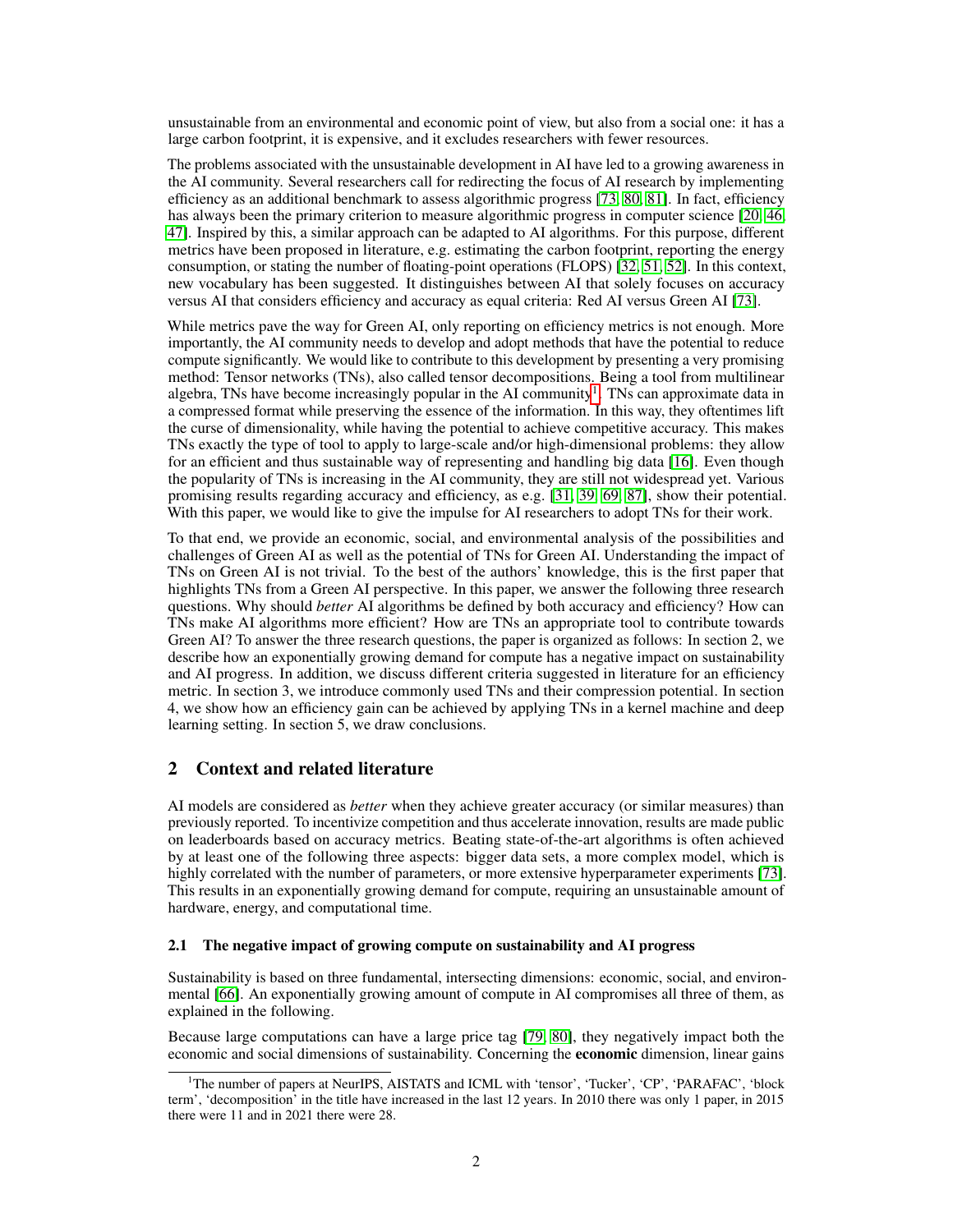in accuracy contrast with an exponentially growing amount of compute [\[73\]](#page-12-0). Thus, diminishing returns contrast with increasing costs associated with e.g. cloud computing and hardware (such as CPU, GPU, and TPU). In the social dimension, large costs can create barriers for researchers with fewer resources to participate in computationally expensive AI development. Beyond the financial aspect, being dependent on external cloud compute providers can be problematic, too. For example, in applications where privacy or security-relevant data is handled, computations may need to be performed on-site. Therefore, state-of-the-art computations with sensitive data may not be possible, if there are not enough financial resources available. Concerning the **environmental** aspect, using a lot of resources for AI research causes a meaningful carbon footprint. The emissions are attributable to operational and embodied emissions, associated with e.g. cloud computing and hardware, respectively. In case operational emissions are decreased by relying on electricity with a low carbon intensity, embodied emissions make up for the largest share [\[26\]](#page-10-3). In fact, the impact of AI on the environmental dimension of sustainability demands special attention. The Paris Agreement, ratified by 192 countries and the European Union [\[59\]](#page-12-3), states that it is a goal to limit global warming to  $1.5^{\circ}$ C. Reaching the 1.5 ◦C goal entails an immediate, rapid and deep emission reduction across all sectors [\[38\]](#page-11-5). In addition, net-zero emissions need to be achieved around 2050 [\[37\]](#page-11-6). To stay on a 1.5 °C pathway, emissions need to be reduced by 7.6% each year between 2020 and 2030 [\[85\]](#page-13-5). Even though AI can contribute to the mitigation of climate change [\[36,](#page-11-7) [71\]](#page-12-4), AI can also have adverse side effects [\[38\]](#page-11-5): The demand for compute impacts  $CO_2$  emissions directly [\[26,](#page-10-3) [27\]](#page-10-4). Improving algorithmic efficiency can have a positive impact on both operational and embodied emissions [\[26\]](#page-10-3).

Beyond sustainability, an exponentially growing demand for compute can cause an additional problem. When the demand for compute cannot be met anymore, it will have a negative impact on progress and innovation in AI. Up until now progress and innovation in AI strongly rely on the increase of available computational resources [\[82\]](#page-13-6). According to forecasts, the number of transistors on a microchip doubling every 2 years (Moore's Law), will reach its limits [\[55\]](#page-11-8). Furthermore, its 2 years doubling period has already been overtaken by the need for compute, which is doubling every 3.4 months [\[3\]](#page-9-2) with a total increase of 300, 000 times between 2012 and 2018 [\[3\]](#page-9-2). Consequently, the growing need for compute will ultimately limit AI progress and innovation, especially in computationally expensive fields [\[79,](#page-13-1) [82\]](#page-13-6). Another aspect is that exponentially growing demand for compute can compromise reproducibility. In the AI community, there is already a growing awareness of the importance of reproducibility, see e.g. the ML Reproducibility Challenge [\[88\]](#page-13-7).

The problems mentioned above can be tackled by reducing compute. Consequently, AI researchers need to redirect their focus toward Green AI and redefine what *better* means. Redefining *better* entails mainly two aspects. First, accuracy and efficiency need to be considered being equally important when measuring progress in AI. Second, an analysis of the trade-off between performance and computational resources used need to be included in AI research. AI algorithms with *better* efficiency will therefore have a positive impact on both sustainability and AI progress [\[73,](#page-12-0) [79\]](#page-13-1). In addition, reporting on efficiency metrics has other benefits: it will not only raise awareness but also incentivize progress in efficiency [\[32,](#page-10-1) [81\]](#page-13-3).

#### 2.2 Efficiency metrics suggested in literature

So far, there has not been much attention on efficiency in major AI venues as most papers report only on an accuracy metric [\[73\]](#page-12-0). In addition, it is not straightforward to report on efficiency and there is no established way to do so. This is why we will discuss several evaluation criteria for efficiency that are considered in the literature.

An appealing criterion to measure efficiency is  $CO<sub>2</sub>$  equivalent ( $CO<sub>2</sub>e$ ) emissions, since they are directly related to climate change. Disadvantages include that they are difficult to measure and are influenced by factors that do not account for algorithmic optimization, e.g. hardware, carbon intensity of the used electricity, and time and location of the compute [\[73,](#page-12-0) [80\]](#page-13-2). An alternative criterion, which is independent of time and location, is to state the **electricity usage** in kWh. It can be quantified because GPUs commonly report the amount of consumed electricity. However, it is still hardware dependent. There are several websites and packages available to compute the  $CO<sub>2</sub>e$  and electricity usage of algorithms [\[4,](#page-9-3) [32,](#page-10-1) [51,](#page-11-2) [52,](#page-11-3) [56,](#page-11-9) [72\]](#page-12-5). A hardware-independent criterion is the number of floating point operations (**FLOPS**) that are required for training the model. On the one hand, they are computed analytically and facilitate a fair comparison between algorithms [\[34,](#page-10-5) [73\]](#page-12-0). On the other hand, they do not account e.g. for optimized memory access or memory used by the model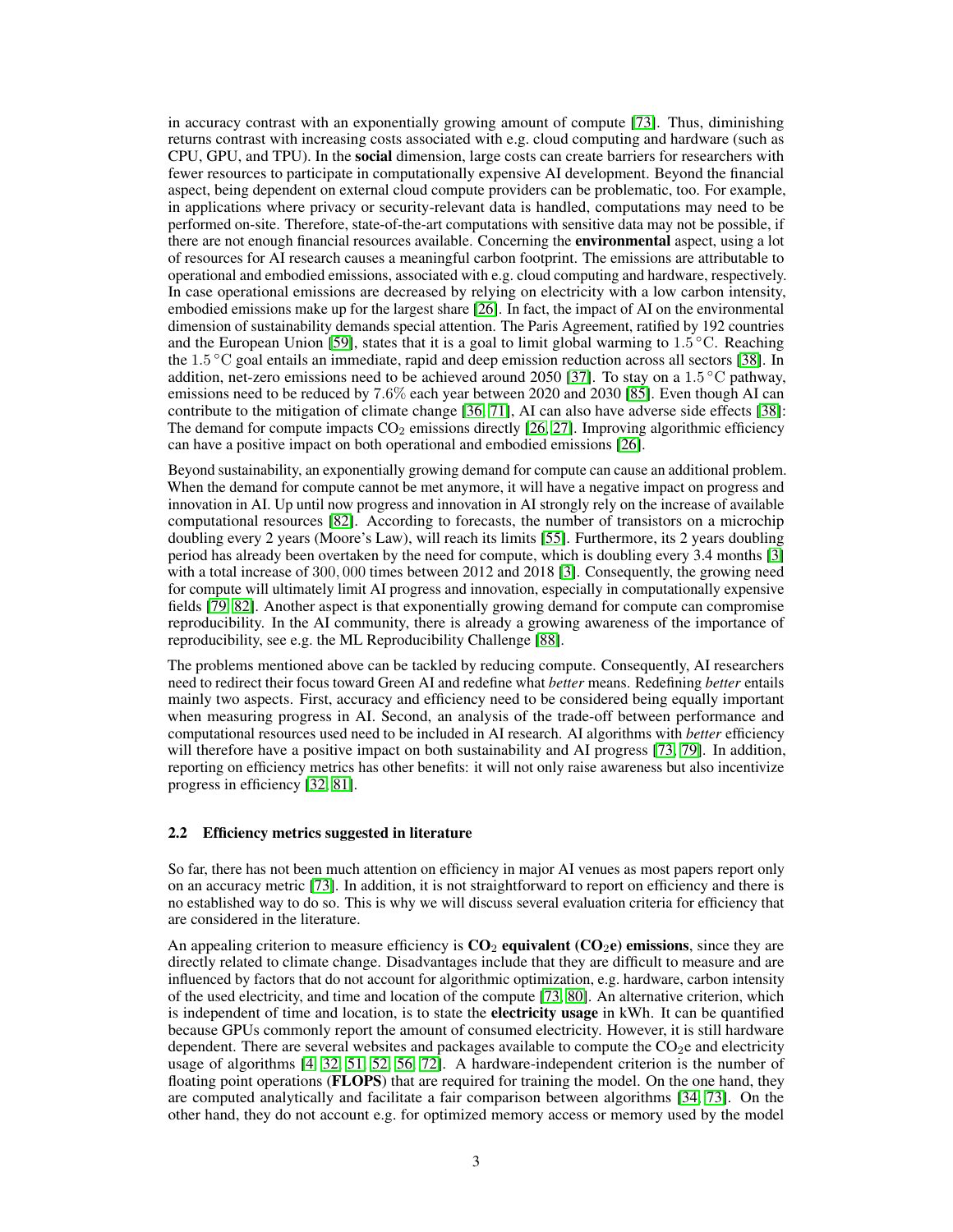<span id="page-3-1"></span>

Figure 1: Left: tensorization of a matrix of size  $2^3 \times 2^3$  into a tensor of size  $2 \times 2 \times 2 \times 2 \times 2 \times 2$ . Based on Fig. 2 of [\[18\]](#page-10-6). Right: tensorization in diagram notation. The 2 edges of the node representing the 8-by-8 matrix become 6 edges sticking out the node representing the 6-dimensional tensor.

[\[32,](#page-10-1) [73\]](#page-12-0). Next to giving the absolute number of FLOPS, it is possible to additionally report e.g. a FLOPS-based learning curve [\[34\]](#page-10-5). There are packages available to compute FLOPS<sup>[2](#page-3-0)</sup>. A criterion that is commonly used in computer science is the big  $O$  notation [\[47\]](#page-11-1). This notation is used to report the storage complexity and the computational cost of an algorithm. For AI practitioners, the big  $\mathcal O$ notation can be impractical because the run time is often strongly influenced by application-specific termination criteria [\[34\]](#page-10-5). However, it has benefits in a theoretical analysis: Sections of an algorithm and required storage complexities can be easily compared. In tensor community, using the big  $\mathcal O$ notation is common, see e.g. [\[17\]](#page-10-7) and references therein. The **elapsed runtime** is easy to measure, but it is highly dependent on the used hardware and other jobs running in parallel [\[73\]](#page-12-0). The **number** of parameters (learnable or total) by the model is a common efficiency measure. It is agnostic to hardware and takes the memory needed by the model into account. Nonetheless, different model architectures can lead to a different amount of work for the same amount of parameters [\[73\]](#page-12-0).

We suggest reporting on multiple efficiency criteria, as well as stating the specifications of the used hardware. Combining multiple criteria can support making a link between an efficiency gain and algorithmic innovation. In addition, we agree with the suggestion by [\[34,](#page-10-5) [79\]](#page-13-1) to report a cost-benefit analysis, relating gains or losses in accuracy with gains or losses in efficiency.

# 3 Tensor networks basics

As mentioned earlier, a performance boost of an AI model can be obtained by an increase in model parameters, hyperparameters, and the training data size. The resulting large-scale or high-dimensional data objects can be handled by TNs. The successful application of TNs to AI has been extensively explored in literature: The book [\[19\]](#page-10-8) describes topics including tensor regression, tensor-variate Gaussian processes, and support tensor machines. The survey [\[41\]](#page-11-10) treats supervised and unsupervised classification, among other things. The overview paper [\[74\]](#page-12-6) treats e.g. collaborative filtering, mixture and topic modeling, and in [\[75\]](#page-12-7) a framework for kernel machines with TNs is discussed.

### 3.1 From tensors to tensor networks

Multidimensional arrays, also called tensors, are a generalization of matrices to higher dimensions. In many applications, instead of tensors, large vectors or matrices arise. By rearranging their entries, however, vectors and matrices can also be transformed into tensors. In this procedure, called tensorization [\[44,](#page-11-11) [63\]](#page-12-8), the row and column size are first factorized into multiple factors and then reshaped into a tensor. A small tensorization example is illustrated in Figure [1](#page-3-1) where a matrix of size  $2^3 \times 2^3$  is transformed into a 6-dimensional tensor. The left side of Figure [1](#page-3-1) shows the rearrangement of the matrix elements into the tensor. In addition, the two x-shapes showcase how the bookkeeping of the entries works. To simplify the depiction of higher-dimensional objects, it is possible to use the diagram notation shown on the right side of Figure [1.](#page-3-1) In this notation, a matrix or a tensor are depicted as nodes with as many edges sticking out as its number of dimensions. The reason why a tensorized representation is useful is that it enables the use of TNs. In the following subsection, we introduce commonly used TNs, while reviews can e.g. be found in [\[17,](#page-10-7) [48\]](#page-11-12).

<span id="page-3-0"></span> $^2$ <https://github.com/sovrasov/flops-counter.pytorch>, [https://github.com/Swall0w/](https://github.com/Swall0w/torchstat) [torchstat](https://github.com/Swall0w/torchstat), <https://github.com/Lyken17/pytorch-OpCounter>, [https://github.com/](https://github.com/triscale-innov/GFlops.jl) [triscale-innov/GFlops.jl](https://github.com/triscale-innov/GFlops.jl)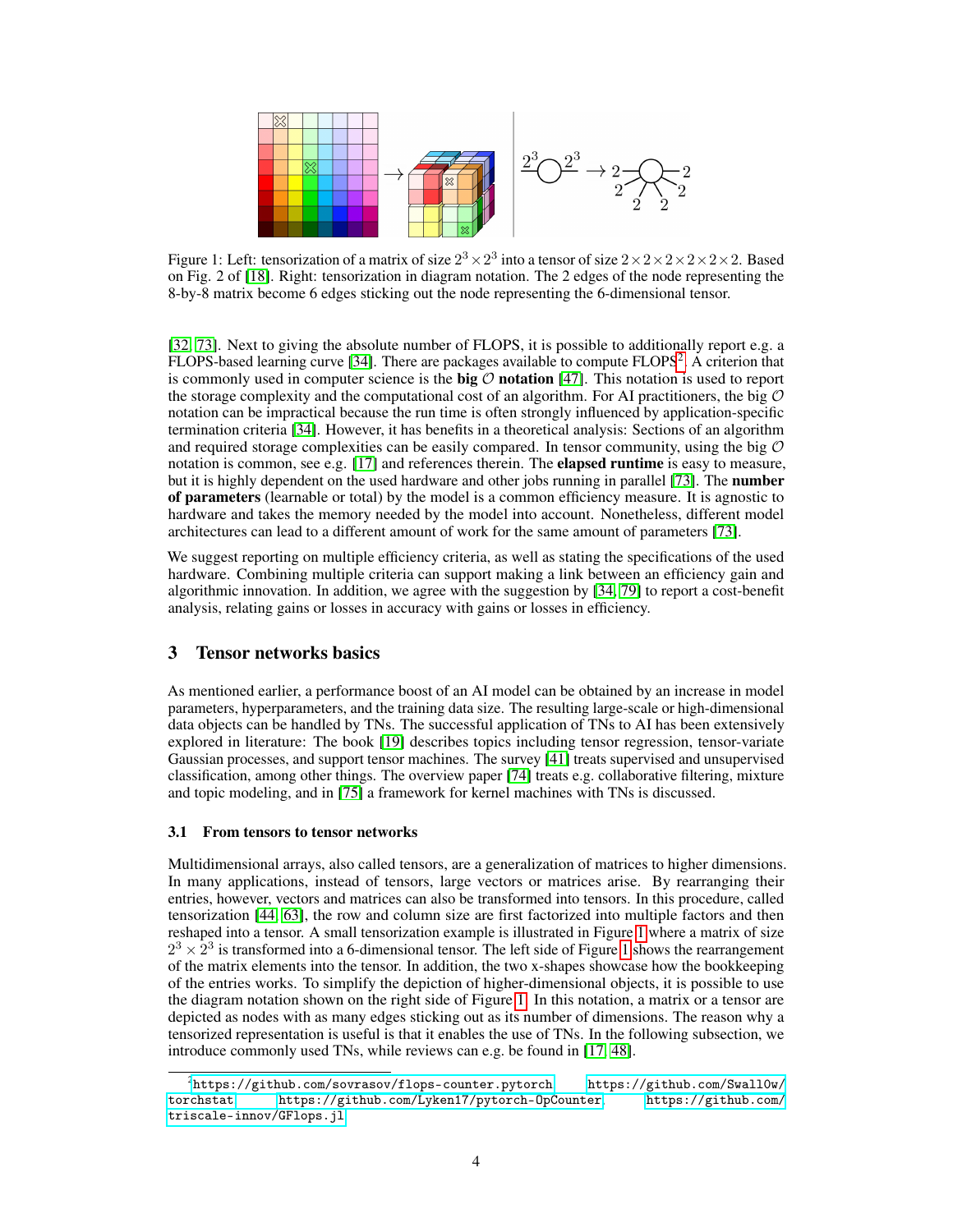

<span id="page-4-0"></span>Figure 2: Graphical depiction of commonly used TNs for a three-dimensional tensor. Connected edges are indices that are being summed over. The CP decomposition is a special case of Tucker, where the core tensor is diagonal. This is shown by the diagonal in the node.

#### <span id="page-4-1"></span>3.2 Commonly used tensor networks

A tensor can be expressed as a function of simpler tensors that form a TN, also called tensor decomposition. The idea of a TN has its origins in the generalization of the singular value decomposition (SVD) to higher dimensions. In a lot of applications TNs can represent data in a compressed format with a marginal loss of information, because of correlations present in the data [\[19,](#page-10-8) [17\]](#page-10-7).

In literature the most commonly used TNs include the CANDECOMP/PARAFAC (CP) [\[11,](#page-9-4) [29\]](#page-10-9), the Tucker [\[84\]](#page-13-8), and the tensor train (TT) decomposition [\[64\]](#page-12-9). Without loss of generality, in this subsection, we will treat a three-dimensional tensor  $\mathcal Y$  to introduce the TNs mentioned above. The **CP decomposition** [\[11,](#page-9-4) [29\]](#page-10-9) of  $\mathcal{Y} \in \mathbb{R}^{I_1 \times I_2 \times I_3}$  consists of a set of factor matrices  $\mathbf{A}, \mathbf{B}, \mathbf{C} \in \mathbb{R}^{I_j \times R}$ ,  $j = 1, 2, 3$  and a weight vector  $\lambda \in \mathbb{R}^{R \times 1}$ . Elementwise,  $\mathcal Y$  can be computed from

$$
y_{i_1 i_2 i_3} = \sum_{r=1}^{R} \lambda_r a_{i_1 r} b_{i_2 r} c_{i_3 r}.
$$
 (1)

The scalars  $a_{i_1r}, b_{i_2r}, c_{i_3r}$  are the entries of the three factor matrices  $\mathbf{A}, \mathbf{B}, \mathbf{C}, \lambda_r$  is the r-th entry of  $\lambda$ , R denotes the rank of the decomposition. The **Tucker decomposition** [\[84\]](#page-13-8) of  $\mathcal{Y} \in \mathbb{R}^{I_1 \times I_2 \times I_3'}$ consists of a 3-way tensor  $\mathcal{G} \in \mathbb{R}^{R_1 \times R_2 \times R_3}$ , called core tensor, and a set of matrices  $A, B, C \in$  $\mathbb{R}^{I_j \times R_j}$ ,  $j = 1, 2, 3$ . Elementwise,  $\mathcal Y$  can be computed from

$$
y_{i_1 i_2 i_3} = \sum_{r_1=1}^{R_1} \sum_{r_2=1}^{R_2} \sum_{r_3=1}^{R_3} g_{r_1 r_2 r_3} a_{i_1 r} b_{i_2 r} c_{i_3 r}.
$$
 (2)

The scalars  $a_{i_1r}, b_{i_2r}, c_{i_3r}$  are the entries of the three factor matrices  $\bf A, \bf B, \bf C, g_{r_1r_2r_3}$  is the  $(r_1r_2r_3)$ th entry of G and  $\overline{R}_1$ ,  $\overline{R}_2$ ,  $R_3$  denote the ranks of the decomposition. The tensor train decomposi**tion** [\[64\]](#page-12-9) of  $\mathcal{Y} \in \mathbb{R}^{I_1 \times I_2 \times I_3}$  consists of a set of three-way tensors  $\mathcal{Y}^{(j)} \in \mathbb{R}^{R_j \times I_j \times R_{j+1}}, j = 1, 2, 3$ called TT-cores. Elementwise,  $\mathcal Y$  can be computed from

<span id="page-4-2"></span>
$$
y_{i_1 i_2 i_3} = \sum_{r_1=1}^{R_1} \sum_{r_2=1}^{R_2} \sum_{r_3=1}^{R_3} \sum_{r_4=1}^{R_4} y_{r_1 i_1 r_2}^{(1)} y_{r_2 i_2 r_3}^{(2)} y_{r_3 i_3 r_4}^{(3)},
$$
(3)

where  $R_1, R_2, R_3, R_4$  denote the ranks of the TT-cores and by definition  $R_1 = R_4 = 1$ . Figure [2](#page-4-0) shows a graphical depiction of the CP, Tucker, and TT decomposition for a three-dimensional tensor. Connected edges are indices that are being summed over and the number of free edges corresponds to the dimensionality of the tensor.

#### 3.3 Compression potential of TNs

When a tensor is approximately represented by a TN, then the ranks determine the accuracy of the approximation and the TN is called low-rank. These ranks are then hyperparameters. The low-rank property is very powerful mainly for two reasons. First, the low-rank property can enable a compressed representation of the data with marginal loss of information [\[19\]](#page-10-8). Second, low-rank TNs have the capability to reduce an exponential complexity in  $D$  to a linear in  $D$ . With this property, they can alleviate the curse of dimensionality which is an exponential growth of elements with the number of dimensions  $D$ . For example, considering the CP decomposition for a given tensor with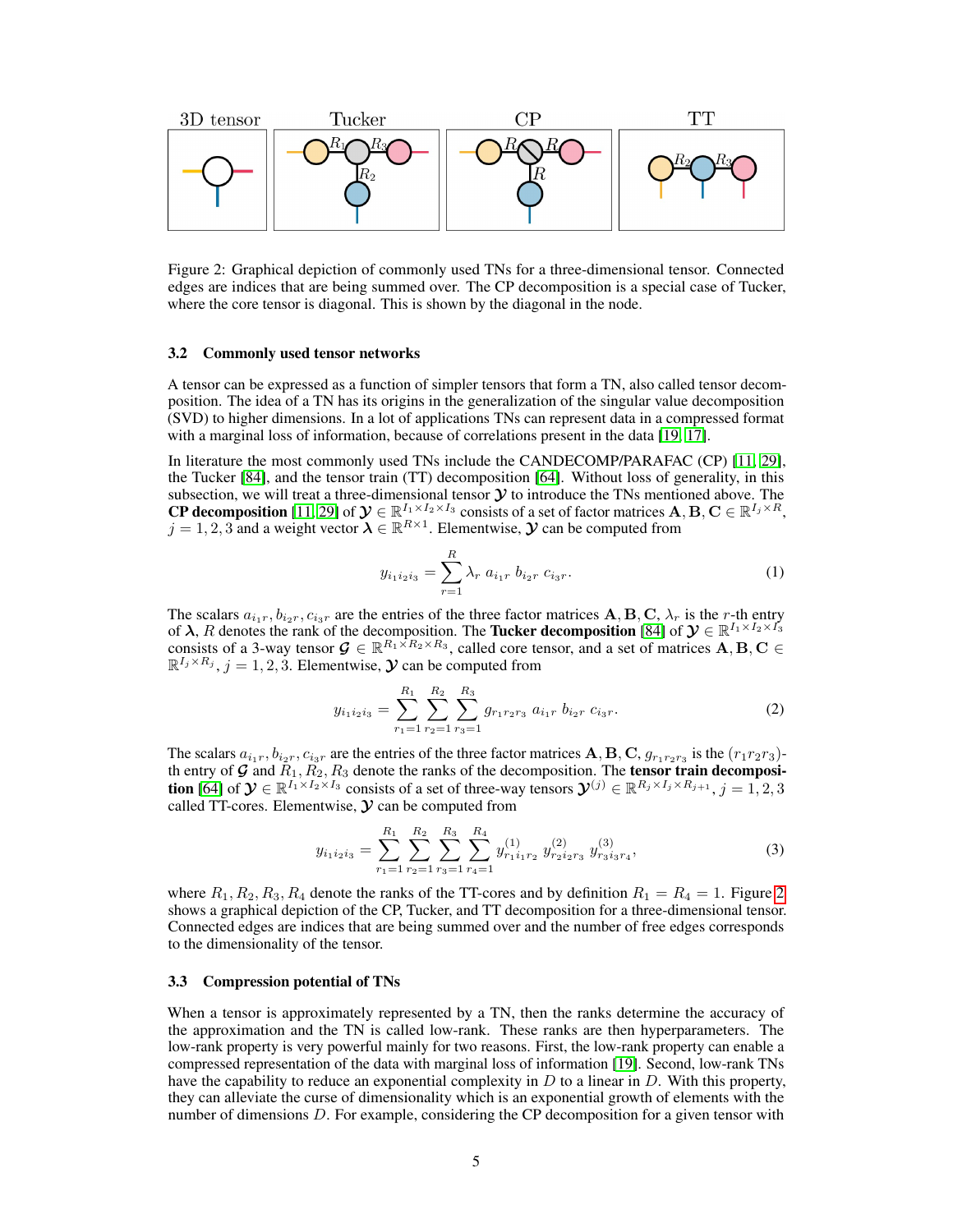$I^D$  elements, the number of elements of the rank-R decomposition are  $\mathcal{O}(RID)$ , thus linear in D. When a TN is low-rank, the compression can be significant. In this paper, we call the compression from exponential in  $D$  to linear in  $D$  a logarithmic compression.

# 4 Applications of TNs to AI

To show how TNs can be integrated into AI algorithms, consider the following two common learning problems: unsupervised learning and supervised learning. One example for unsupervised learning is data compression, where a D-dimensional data tensor  $\mathcal{X} \in \mathbb{R}^{I \times ... \times I}$  can be approximately represented in a compressed format as a low-rank TN. It can be formulated as

$$
\min_{\hat{\mathcal{X}}} \|\mathcal{X} - \hat{\mathcal{X}}\|, \text{ where } \hat{\mathcal{X}} \text{ is a low-rank TN.}
$$
\n(4)

Given a set of input/output pairs  $x$  and  $y$ , a supervised learning can be described with minimizing the empirical loss  $L$  and a regularization term  $R$ 

<span id="page-5-4"></span><span id="page-5-0"></span>
$$
\min_{\mathbf{w}} L(\mathbf{y}, f(\mathbf{x} \mid \mathbf{w})) + R(\mathbf{w}),
$$
\n(5)

where  $f(x | w)$  is a nonlinear function parameterized by the weights w. To apply TNs,  $f(x | w)$ is parametrized with low-rank TNs. In this section, we will describe two models of  $f(x | w)$ parametrized by low-rank TNs: a kernel machine and a neural network. For these two examples, we quantify efficiency gains obtained by logarithmic compression.

The fundamental insights taken from these specific examples illustrate the principle of how TNs make AI algorithms more efficient. Beyond that, the generalization of the examples enables to integrate TNs into a variety of AI applications.

#### 4.1 TNs in kernel machines

Kernel machines, such as Gaussian processes (GPs) [\[67\]](#page-12-10) and support vector machines (SVMs) [\[28\]](#page-10-10), can be universal function approximators. While they have shown equivalent or superior performance compared to neural networks [\[25,](#page-10-11) [54,](#page-11-13) [60\]](#page-12-11), they scale poorly for high-dimensional or large-scale problems.

We show how TNs can be integrated into the supervised learning problem described in [\(5\)](#page-5-0), considering a kernel machine setting. By making four specific model choices, we present a low-rank TN primal kernel ridge regression problem (T-KRR) based on [\[87\]](#page-13-4). Even if we describe a specific problem characterized by our model choices, it is possible to implement the same approach with other model choices. This results in a broad variety of problems where low-rank TNs are applicable.

Given an input/output pair  $x_n$  and  $y_n$ , a kernel machine is given by

<span id="page-5-3"></span><span id="page-5-1"></span>
$$
y_n = \langle \boldsymbol{\varphi}(\mathbf{x}_n), \mathbf{w} \rangle + \epsilon_n, \ \ n = 1, ..., N,
$$

where  $\varphi(\cdot)$  is a feature map, w is a weight vector,  $\langle \cdot, \cdot \rangle$  denotes the inner product, and  $\epsilon_n$  is the error. In our example, the first model choice is to represent  $\varphi(\cdot)$  as a Kronecker product of D regressors, computed from a chosen number  $I$  basis functions. In this context, for TNs the following basis functions have been explored in literature: Polynomial basis function are treated in [\[7,](#page-9-5) [8,](#page-9-6) [68\]](#page-12-12), pure-power-1 polynomials in [\[62\]](#page-12-13), pure-power-M polynomials in [\[13\]](#page-9-7) and B-splines in [\[42\]](#page-11-14). The use of trigonometrical basis functions are described in [\[78\]](#page-13-9), and Fourier features in [\[43,](#page-11-15) [86,](#page-13-10) [87\]](#page-13-4).

For the *n*-th input vector,  $\varphi(\mathbf{x}_n) \in \mathbb{R}^{I^D}$  is given by

<span id="page-5-2"></span>
$$
\boldsymbol{\varphi}(\mathbf{x}_n) = \boldsymbol{\varphi}(x_{n\ 1}) \otimes \boldsymbol{\varphi}(x_{n\ 2}) \otimes \cdots \otimes \boldsymbol{\varphi}(x_{n\ D}), \qquad (7)
$$

where  $x_{n,d}$  is the  $(n,d)$ -th entry of a matrix  $\mathbf{X} \in \mathbb{R}^{N \times D}$ , where the rows are the input vectors  $\mathbf{x}_n, n = 1, ..., N$ . For all samples  $\mathbf{y} = [y_1 \ y_2 \cdots y_N]^\top$ , [\(6\)](#page-5-1) can be rewritten as

$$
\mathbf{y} = \mathbf{\Phi} \mathbf{w} + \boldsymbol{\epsilon}, \text{ where } \mathbf{\Phi} = [\boldsymbol{\varphi}(\mathbf{x}_1) \ \boldsymbol{\varphi}(\mathbf{x}_2) \ \cdots \ \boldsymbol{\varphi}(\mathbf{x}_N)]^\top \in \mathbb{R}^{N \times I^D}.
$$
 (8)

The second and third model choice is to use the quadratic loss function and a Tikhonov regularization, respectively. This results in a least square problem for kernel ridge regression given by

$$
\min_{\mathbf{w}} \|\mathbf{y} - \mathbf{\Phi}\mathbf{w}\|_{2}^{2} + \lambda \|\mathbf{w}\|_{2}^{2} \text{ and } \mathbf{w} = (\mathbf{\Phi}^{\top}\mathbf{\Phi} + \lambda \mathbf{I})^{-1} \mathbf{\Phi}^{\top}\mathbf{y},
$$
\n(9)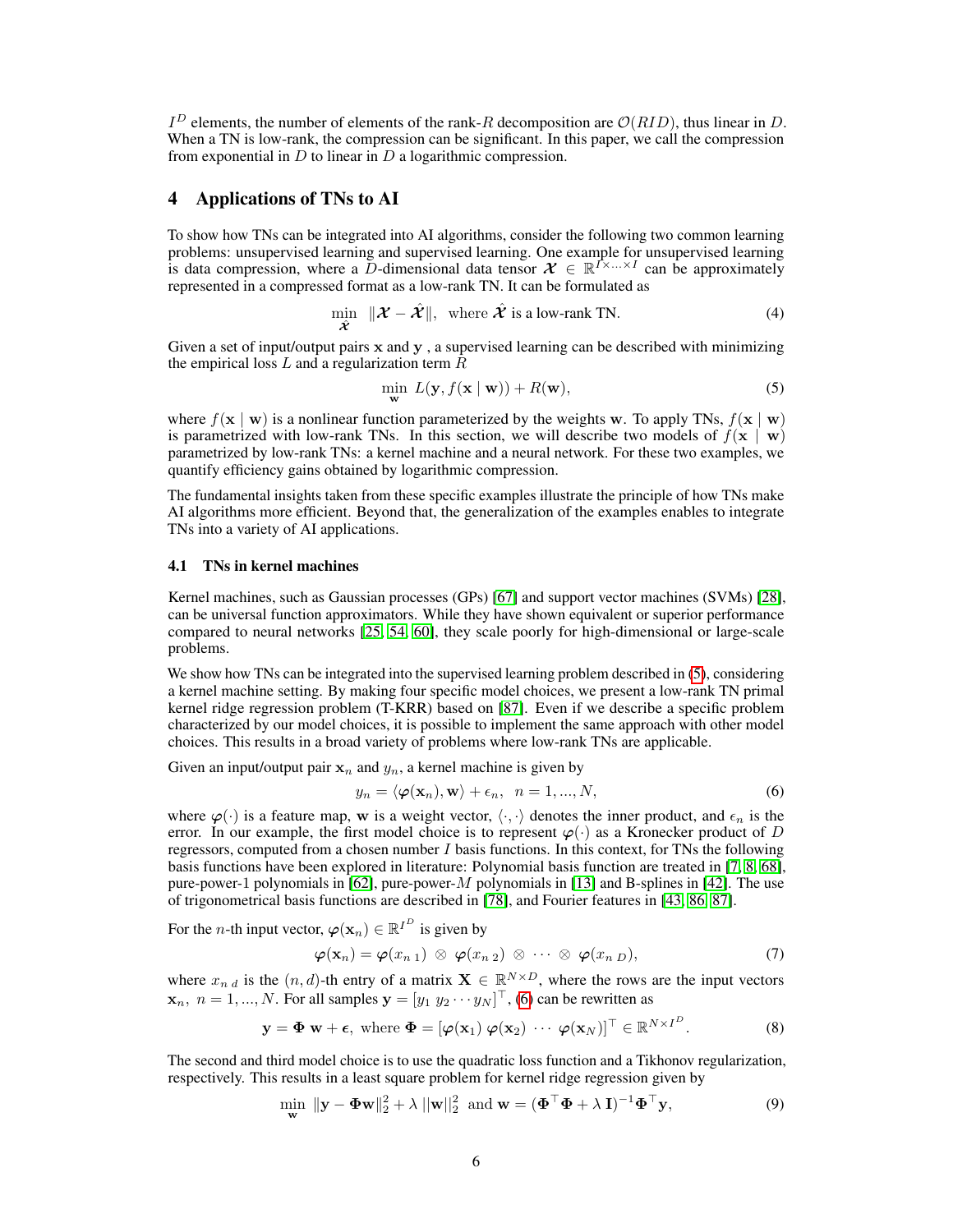with  $\lambda \in \mathbb{R}^+$  as a regularization parameter. Solving [\(9\)](#page-5-2) explicitly would require constructing and inverting the matrix  $\mathbf{\Phi}^\top \mathbf{\Phi} + \lambda \mathbf{I} \in \mathbb{R}^{I^D \times I^D}$ . This would have a complexity of  $\mathcal{O}(NI^{2D} + I^{3D})$ . Making this problem scalable calls for a more efficient approach. Applying TNs, the least squares problem [\(9\)](#page-5-2) can be solved with neither constructing nor inverting the matrix  $\mathbf{\Phi}^\top \mathbf{\Phi} + \lambda \mathbf{I}$  explicitly. The key idea is to replace  $\Phi$  and w with TNs. Concerning  $\Phi$ , a tensorized representation needs to be found. Each row of  $\Phi$  can be represented as a Kronecker product as shown in [\(7\)](#page-5-3). Conveniently, a tensorization of  $\varphi(\mathbf{x}_n)$  corresponds to a series of outer products, denoted by  $\circ$ , given by

$$
\mathcal{P}_n = \varphi(x_{n\ 1}) \circ \varphi(x_{n\ 2}) \circ \cdots \circ \varphi(x_{n\ D}) \in \mathbb{R}^{I \times I \times \ldots \times I}.
$$
 (10)

However, creating  $P_n$  alone does not solve the scalability problem, since it still requires a storage complexity of  $\mathcal{O}(I^D)$ . Instead of constructing  $\mathcal{P}_n$  explicitly, it is reinterpreted as the TN  $\mathcal{P}_n^{\text{TN}}$ with  $\varphi(x_{n,d})$ ,  $n = 1, ..., N$  as the TN components. The outer product corresponds to a rank-1 connection between the components. Considering all N samples, only D matrices of size  $N \times I$ need to be stored. This results in a storage complexity of  $\mathcal{O}(NID)$  for  $\mathcal{P}_n^{\text{TN}}$ ,  $n = 1, ..., N$ , which is significantly smaller than  $\mathcal{O}(NI^D)$  for  $\varphi(\mathbf{x}_n)$ ,  $n = 1, ..., N$ . The reduction in complexity is a logarithmic compression, because it reduces from exponential in  $D$  to linear in  $D$ .

The fourth model choice is to impose a low-rank structure onto w by parametrizing it as a TN. To do this, w first needs have a tensorized representation given by D-dimensional tensor  $\mathbf{W} \in \mathbb{R}^{I \times I \times ... \times I}$ . Second, D TN components of a low-rank TN  $W^{TN}$  representing W need to be found. In this context, different TNs can be used, e.g. CP, Tucker, or TT decomposition, introduced in section [3.2.](#page-4-1) The minimization problem can now be written as

<span id="page-6-2"></span>
$$
\min_{\mathbf{\mathcal{W}}^{\text{TN}}} \sum_{n} ||y_n - \langle \mathbf{\mathcal{P}}_n^{\text{TN}}, \mathbf{\mathcal{W}}^{\text{TN}} \rangle||_2^2 + \lambda \|\mathbf{\mathcal{W}}^{\text{TN}}\|_2^2.
$$
 (11)

To find  $W<sup>TN</sup>$ , a variety of optimization solvers can be applied. The alternating linear scheme (ALS), for example, is an iterative scheme to find the TN components in an alternating fashion. The ALS for TT decomposition, e.g., is treated in [\[6,](#page-9-8) [78\]](#page-13-9). One iteration of the ALS has a complexity of  $\mathcal{O}(DN(IR)^2 + D(IR)^3)$  when using the CP decomposition. In this context, only a few iterations are necessary for convergence as shown in [\[87\]](#page-13-4). This is a significant efficiency gain compared to the original  $\mathcal{O}(NI^{2D} + I^{3D})$ . TNs are therefore a promising tool for Green AI.

To illustrate how Green AI can be put into practice, we present exemplifying experiments. All experiments<sup>[3](#page-6-0)</sup> were performed with Matlab R2020b on a Dell Inc. Latitude 7410 laptop with 16 GB of RAM and an Intel Core i7-10610U CPU running at 1.80 GHz. In our experiment, we use the T-KRR implementation<sup>[4](#page-6-1)</sup> [\[87\]](#page-13-4), which uses deterministic Fourier features and a CP decomposition to solve [\(11\)](#page-6-2). The experiments are performed on the airline data set ( $N = 5,929,413, D = 8$ ). We compare the T-KRR algorithm for  $R = 20$  to the solution in [\(9\)](#page-5-2) for  $\lambda = 0$ , in terms of runtime. We report runtime and number of parameters for an increasing number of basis functions I in Table [1.](#page-7-0) The runtime is given in terms of a mean and standard deviation over three runs. Computations that failed due to memory errors are denoted not applicable (NA). We consider a subset of the data  $N = 100,000$  and the whole data set  $N = 5,929,413$ . In both cases, we use  $\frac{\partial 3}{N}$  of the data for training. As reported in Table [1,](#page-7-0) solving [\(9\)](#page-5-2) is not possible for  $I > 3$ , while the T-KRR can handle all cases. The number of parameters and the runtime grow exponentially for [\(9\)](#page-5-2), while both grow linearly for T-KRR. For  $I = 40$  and  $N = 5,929,413$ , the T-KRR algorithm requires 0.23 kWh electricity and causes  $104.56$  g CO<sub>2</sub>e emissions, corresponding to driving a car for 600 m. The numbers were computed with [\[52\]](#page-11-3).

To discuss the trade-off between accuracy and efficiency from a Green AI perspective, we consider the accuracy, reported hardware and runtime of three state-of-the-art methods for regression with the full airline data set: Hilbert-GP [\[76\]](#page-13-11), stochastical variational inference for GPs (SVIGP) [\[33\]](#page-10-12), and T-KRR. The Hilbert-GP attains a predictive mean squared error (MSE) of  $0.827 \pm 0.005$  and 41 s on a MacBook Pro. The SVIGP achieves an MSE of  $0.791 \pm 0.005$  in 18 360 s on a cluster. The T-KRR attains an MSE of  $0.763 \pm 0.007$  in 7141 s on a Dell laptop. Having the two highest accuracies, SVIGP and T-KRR enable all possible interactions between the selected basis functions by using multiplicative kernels. In contrast, Hilbert-GP, using an additive kernel structure, achieves the best efficiency. The additive kernel structure limits the interaction between the basis functions at a cost of

<span id="page-6-0"></span> $^3$ <https://github.com/TUDelft-DeTAIL/Towards-Green-AI-with-TNs>

<span id="page-6-1"></span><sup>4</sup> <https://github.com/fwesel/T-KRR> available under MIT-license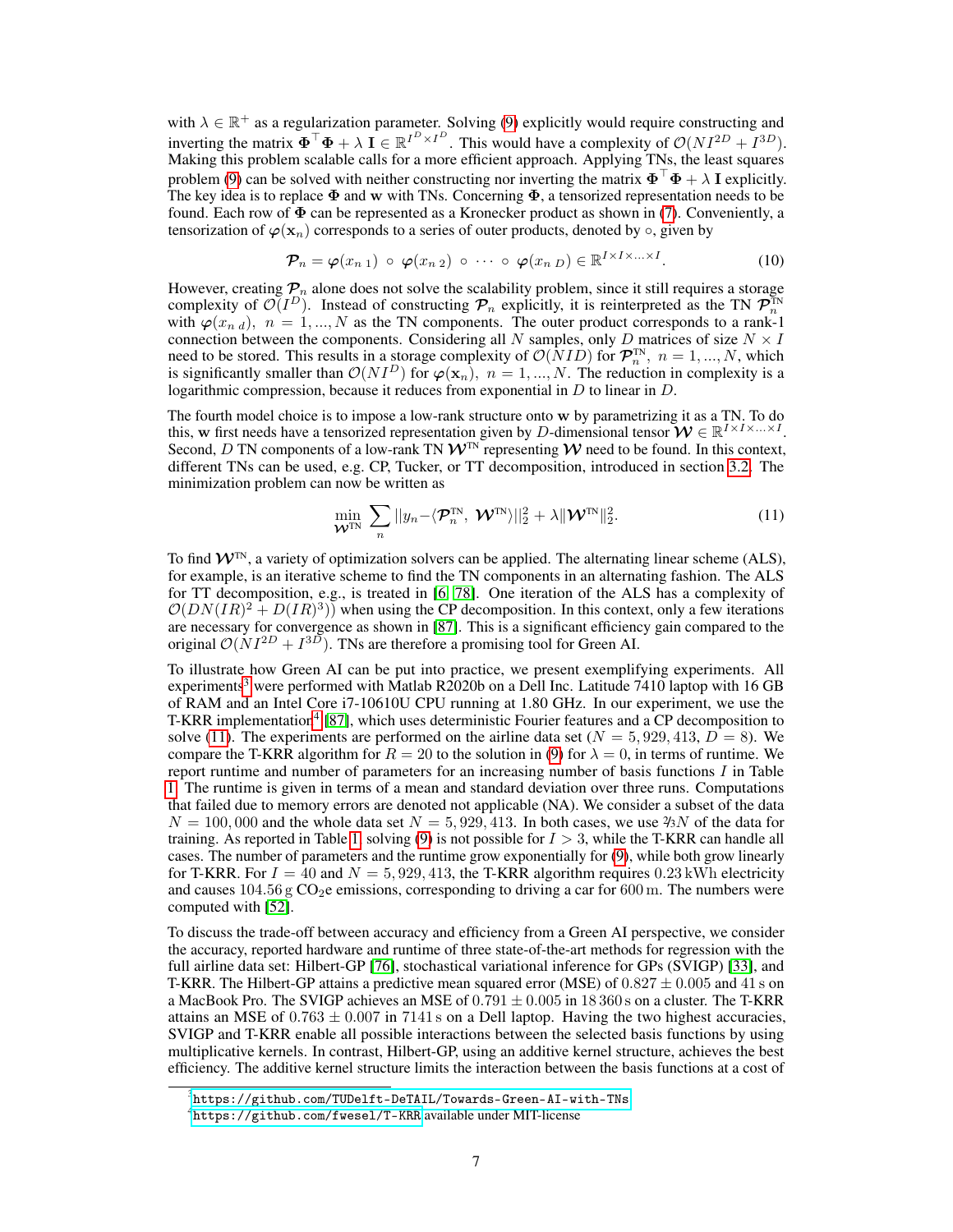|                | Runtime [s]        |                                       |                   |                   | Parameters           |            |
|----------------|--------------------|---------------------------------------|-------------------|-------------------|----------------------|------------|
|                | $\Phi^{\dagger}$ v | $\mathbf{\Phi}^{\intercal}\mathbf{v}$ | <b>T-KRR [87]</b> | <b>T-KRR</b> [87] | $I^D = I^8$          | <i>RID</i> |
|                | $N = N_1$          | $N = N_2$                             | $N=N_1$           | $N = N_2$         |                      |            |
|                | $1 \pm 0$          | $115 \pm 13$                          | $4 \pm 1$         | $269 \pm 1$       | 256                  | 320        |
| 3              | $500 \pm 5$        | <b>NA</b>                             | $6 \pm 1$         | $355 \pm 1$       | 6.561                | 480        |
| $\overline{4}$ | NA.                | <b>NA</b>                             | $8 \pm 1$         | $450 \pm 4$       | 65,536               | 640        |
| 10             | <b>NA</b>          | <b>NA</b>                             | $22 \pm 0$        | $1302 \pm 15$     | $10^8$               | 1600       |
| 20             | <b>NA</b>          | <b>NA</b>                             | $54\pm0$          | $3424 \pm 10$     | $2.56 \cdot 10^{10}$ | 3200       |
| 40             | NA                 | <b>NA</b>                             | $145 \pm 9$       | $9238 \pm 393$    | $6.55 \cdot 10^{12}$ | 6400       |

<span id="page-7-0"></span>Table 1: Runtime and number of parameters for direct inversion and T-KRR algorithm ( $R = 20$ ), varying the number of basis functions I and size of the data set for  $N_1 = 100,000, N_2 = 5,929,413$ .

accuracy. Comparing both models with multiplicative kernels, T-KRR is more efficient than SVIGP. The efficiency gain compared to SVIGP was achieved by exploiting the logarithmic compression potential of TNs. In addition, T-KRR attains the highest accuracy for the full airline data set among all three methods.

#### 4.2 TNs in deep learning

Deep Learning (DL) has achieved state-of-the-art performance in many fields, such as computer vision (CV) [\[30,](#page-10-13) [50\]](#page-11-16) and NLP [\[9,](#page-9-9) [22\]](#page-10-14). The success, however, comes at a cost: models in DL are large and require a lot of compute [\[79,](#page-13-1) [80\]](#page-13-2). Neural networks (NNs) have been made more efficient with TNs for a variety of application fields, including CV [\[40,](#page-11-17) [45,](#page-11-18) [53\]](#page-11-19) and NLP [\[35,](#page-10-15) [57\]](#page-12-14). This section provides an example of how a TN can make a NN layer more efficient and in general how the set of efficiency metrics proposed for Green AI are reported for TNs in DL.

We consider solving the learning problem of [\(5\)](#page-5-0) where  $f(x \mid w)$  is parametrized by a NN. TNs can be introduced into NN layer(s) and make NNs more efficient. To this end, we work out the details for a fully connected (FC) layer compressed with a TT decomposition for supervised learning, following the methodology of [\[61\]](#page-12-15). The main operation in a FC layer is a matrix vector product  $\mathbf{W} \mathbf{x}$ between the weights  $\mathbf{W} \in \mathbb{R}^{I^D \times J^D}$  and input  $\mathbf{x} \in \mathbb{R}^{J^D}$ . To simplify notation, we omit the bias term. Before a TN can be applied, the weight matrix  $W$  and input vector  $x$  need to be tensorized into  $W \in \mathbb{R}^{I \times ... \times I \times J \times ... \times J}$  and  $\mathcal{X} \in \mathbb{R}^{J \times ... \times J}$ , respectively. Without loss of generality and for notational simplicity and we set  $I_i = I$  and  $J_j = J$  for  $i, j \in 1, ..., D$ . The key idea is to replace  $W$ with a TT decomposition by applying the  $D$ -dimensional form of [\(3\)](#page-4-2). Without loss of generality, the ranks  $R_2, ..., R_D$  are set equal to R. The entries of the matrix vector product in tensor format can then be computed as

$$
\sum_{r_2=1}^R \sum_{r_3=1}^R \cdots \sum_{r_D=1}^R \sum_{j_1 \dots j_D} w_{i_1 j_1 r_2}^{(1)} w_{i_2 i_2 j_2 r_3}^{(2)} \cdots w_{i_D i_D j_D}^{(d)} x_{j_1 \dots j_D}.
$$
 (12)

Introducing TTs in FC layers reduces the computational complexity of the forward pass from  $\mathcal{O}(I^D J^D)$  to  $\mathcal{O}(DR^2 I \max\{I^D, J^D\})$ . The learning complexity of one backward pass is reduced from  $\mathcal{O}(I^D J^D)$  to  $\mathcal{O}(D^2 R^4 I \max\{I^D, J^D\})$ . The memory complexity is reduced from  $\mathcal{O}(I^D J^D)$ to  $\mathcal{O}(R \max\{I^D, J^D\})$  for the forward pass and to  $\mathcal{O}(R^3 \max\{I^D, J^D\})$  for the backward pass.

Generally, TNs can be introduced into NNs in two methodologies: Compressing a pretained NN or training a NN in its compressed form. In this context, a NN that is (partly) represented by TNs is referred to as factorized NN. The first methodology takes a pretrained network, which is commonly available [\[1,](#page-9-10) [65\]](#page-12-16). It decomposes layers using [\(4\)](#page-5-4) to minimize the approximation error on the pretrained weights. Then it is common to fine-tune the factorized network to recover performance lost in the decomposition step [\[21,](#page-10-16) [45,](#page-11-18) [53\]](#page-11-19). The second methodology randomly initializes a factorized network and trains it in factorized form, which can be used to make training more efficient due to the reduced number of parameters [\[92\]](#page-13-12). During fine-tuning in the first methodology or training in the second methodology back-propagation is based on [\(5\)](#page-5-0), where the weights are in TN form. The example of the TT layer works for both methodologies. Besides TT [\[14,](#page-9-11) [23,](#page-10-17) [24,](#page-10-18) [61,](#page-12-15) [83,](#page-13-13) [89,](#page-13-14) [91,](#page-13-15) [93\]](#page-13-16), other decompositions, e.g. Tucker [\[10,](#page-9-12) [15,](#page-9-13) [45\]](#page-11-18) and CP [\[5,](#page-9-14) [12,](#page-9-15) [21,](#page-10-16) [40,](#page-11-17) [49,](#page-11-20) [53,](#page-11-19) [58,](#page-12-17) [70\]](#page-12-18) have been proposed for layers such as FC, convolutional, recurrent, and attention layers.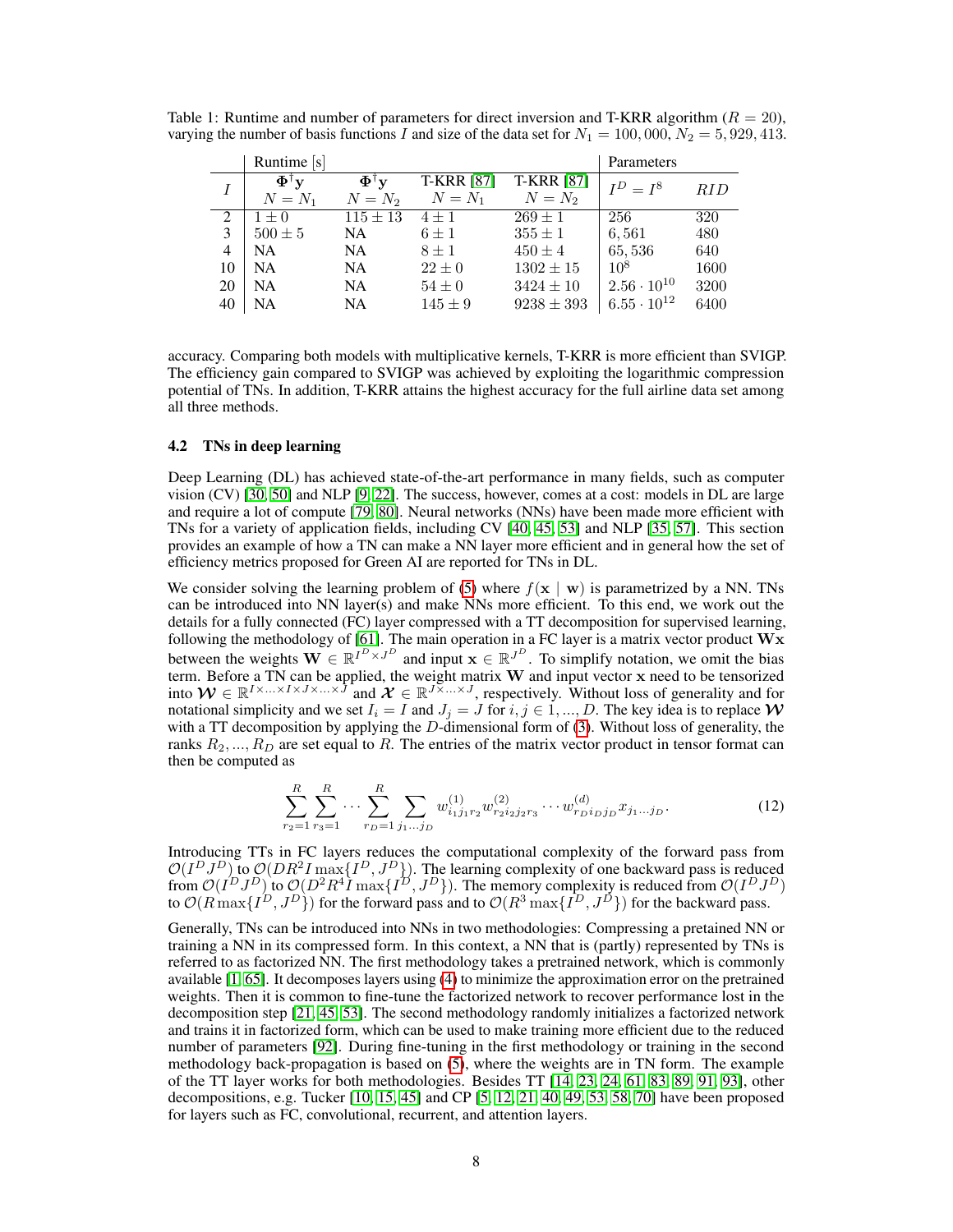Finally, we illustrate how TNs in DL contribute towards Green AI by reporting efficiency metrics, as shown for CP in convolutional layers [\[45\]](#page-11-18) and for recurrent layers with another TN called Block-Term decomposition [\[92\]](#page-13-12). These works compare their TN-based NN to a baseline not involving TNs. For Green AI, both total training time and inference efficiency are relevant. Making training more efficient can be achieved by computing one epoch faster and/or needing fewer epochs. Runtime and electricity usage are often reported for parsing one observation through the model. In [\[45\]](#page-11-18) a reduction in runtime and electricity usage by factors of up to 2.33 and 4.26, respectively, is reported. This comes at the cost of a drop in top-5 accuracy of up to 1.70%. Reducing the number of epochs results in faster training. The same validation accuracy as the baseline model is achieved with 14 times fewer epochs in [\[92\]](#page-13-12). In addition, [\[45\]](#page-11-18) reports a reduction in the number of parameters of up to 7.40 times and [\[92\]](#page-13-12) shows 17, 388 times fewer parameters over a 15.6% increase in accuracy. Reducing the number of parameters also reduces the number of FLOPS. In [\[45\]](#page-11-18) a FLOPS reduction of up to 4.93 times is shown. In summary, these examples show the potential for efficiency gains by parametrizing NNs with TNs.

## 5 Conclusion

In this paper, we addressed three research questions. First, we answered the question of why both accuracy and efficiency should define a *better* AI algorithm. Taking both accuracy and efficiency into account has the potential to incentivize the development of efficient algorithms and reduce compute. This will in turn have a positive impact on both sustainability and AI progress. Second, we answered the question of why TNs can make AI algorithms more efficient. We mathematically showed efficiency gains by means of a kernel machine and deep learning example. We demonstrated that the key to efficiency of TNs is their logarithmic compression potential. Third, we answered the question of why TNs are an appropriate tool to contribute toward Green AI. We demonstrated with an exemplifying experiment that TNs improve efficiency and we reported on multiple efficiency metrics in that context. In addition, we discussed the trade-off between efficiency and accuracy reported for examples in kernel methods and deep learning. Based on the examples, we concluded that TNs can achieve competitive accuracy.

As an overall conclusion, needing less hardware and computational time, TNs have the potential to positively impact all three dimensions of sustainability and AI progress. First, requiring less hardware and computational time, TNs have the potential to reduce costs. This, in turn, makes TNs attractive for industrial applications and more economically sustainable. Second, needing less hardware and computational time with TNs reduces the dependency on external computing services. In that way, the barriers to participation in AI research are lower, thus TNs have the potential to enhance inclusivity. In addition, by being able to handle sensitive data on-site, TNs can increase privacy protection. Third, requiring both less hardware and less computational time, TNs have the potential to reduce embodied and operational emissions of AI algorithms. In that way, a broader implementation of TNs can have a huge impact on the environmental dimension of sustainability. Beyond that, algorithmic innovation will have to rely on improving efficiency, when Moore's Law reaches its limit. In that context, TNs can play an important role in AI progress.

The potential of TNs for Green AI can be limited by several things: First, an increased hyperparameter training to find appropriate ranks can reduce the efficiency gains achieved with TNs. Second, TNs rely on the assumption that there are correlations present in data. Third, the positive impact on environmental sustainability can be reduced because a higher efficiency can lead to an increased usage of AI. This is known as the rebound effect. The rebound effect is not inherently negative, because an increased efficiency can contribute to more inclusivity [\[77\]](#page-13-17). Lower barriers to participation in AI can again include researchers, who use AI for climate change mitigation.

Looking forward, more research on TNs is required. Among them are theoretical aspects, such as the further integration of TNs into probabilistic frameworks and how the parametrization of NNs affects the learning convergence rate. More practical aspects include wider adoption of open-source libraries and packages for TNs as well as making TNs part of fundamental AI education.

Our vision is that TNs will have a broad application in AI in diverse sectors and contribute to more sustainable AI research. We encourage researchers to integrate TNs in their research, address the open questions, and by this means push AI progress forward. This paper is the first milestone to elaborate on TNs from a Green AI perspective. We showed how TNs can make AI algorithms *better*.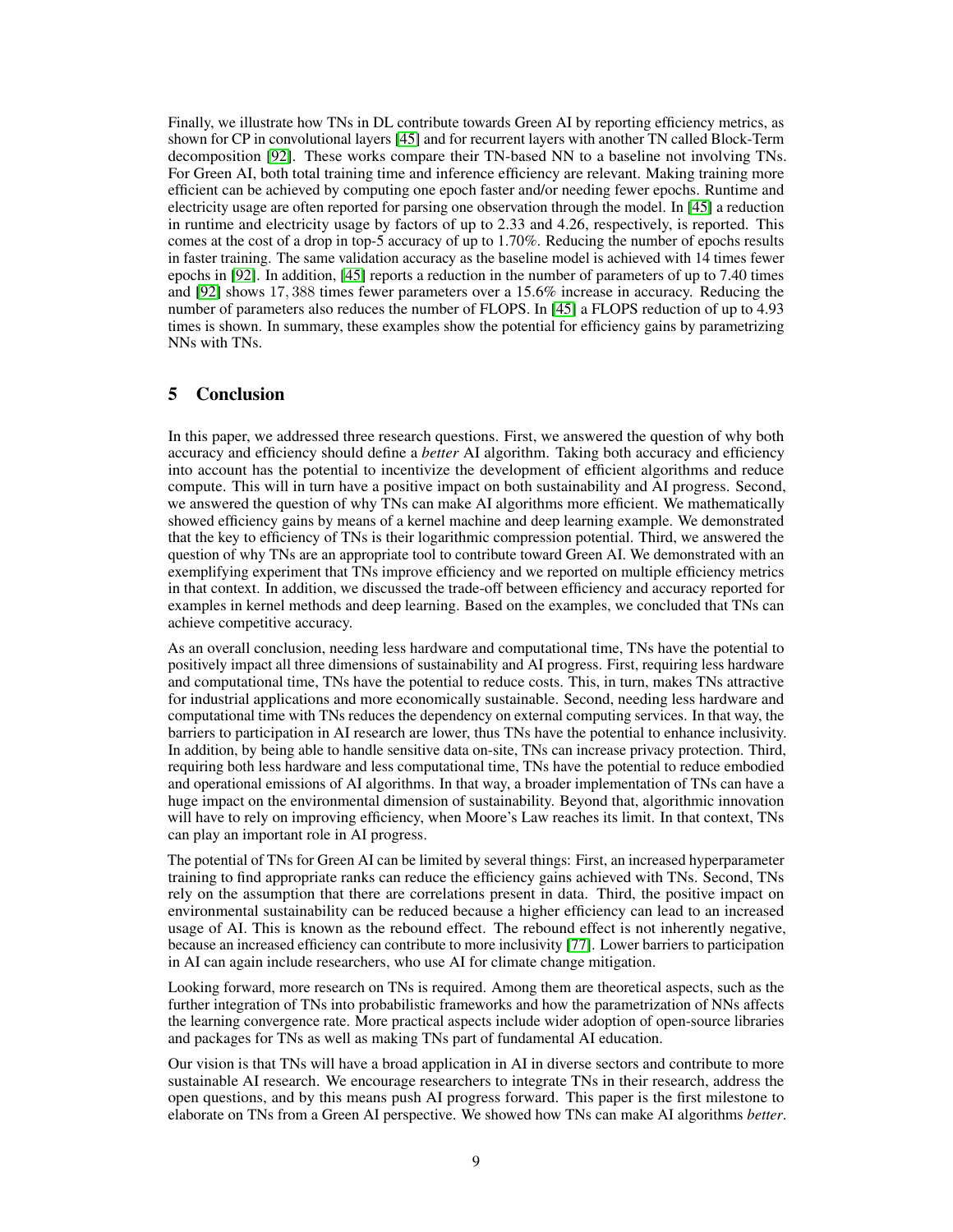### References

- <span id="page-9-10"></span>[1] Martín Abadi, Ashish Agarwal, Paul Barham, Eugene Brevdo, Zhifeng Chen, Craig Citro, Greg S. Corrado, Andy Davis, Jeffrey Dean, Matthieu Devin, Sanjay Ghemawat, Ian Goodfellow, Andrew Harp, Geoffrey Irving, Michael Isard, Yangqing Jia, Rafal Jozefowicz, Lukasz Kaiser, Manjunath Kudlur, Josh Levenberg, Dandelion Mané, Rajat Monga, Sherry Moore, Derek Murray, Chris Olah, Mike Schuster, Jonathon Shlens, Benoit Steiner, Ilya Sutskever, Kunal Talwar, Paul Tucker, Vincent Vanhoucke, Vijay Vasudevan, Fernanda Viégas, Oriol Vinyals, Pete Warden, Martin Wattenberg, Martin Wicke, Yuan Yu, and Xiaoqiang Zheng. TensorFlow: Large-scale machine learning on heterogeneous systems, 2015.
- <span id="page-9-0"></span>[2] KLM Royal Dutch Airlines. CO2 emission and compensation price per destination. [https://www.klm.com/travel/nl\\_en/images/KLMdestinationsCO2data\\_](https://www.klm.com/travel/nl_en/images/KLMdestinationsCO2data_jan2018_tcm542-658529.pdf) [jan2018\\_tcm542-658529.pdf](https://www.klm.com/travel/nl_en/images/KLMdestinationsCO2data_jan2018_tcm542-658529.pdf). Accessed: 2022-02-03.
- <span id="page-9-2"></span>[3] Dario Amodei and Danny Hernandez. AI and Compute. [https://openai.com/blog/](https://openai.com/blog/ai-and-compute/) [ai-and-compute/](https://openai.com/blog/ai-and-compute/). Accessed: Feb. 2, 2022.
- <span id="page-9-3"></span>[4] Lasse F. Wolff Anthony, Benjamin Kanding, and Raghavendra Selvan. Carbontracker: Tracking and predicting the carbon footprint of training deep learning models. ICML Workshop on Challenges in Deploying and monitoring Machine Learning Systems, 2020. arXiv:2007.03051.
- <span id="page-9-14"></span>[5] Marcella Astrid and Seung-Ik Lee. CP-decomposition with tensor power method for convolutional neural networks compression. In *IEEE International Conference on Big Data and Smart Computing (BigComp)*, pages 115–118, 2017. ISSN: 2375-9356.
- <span id="page-9-8"></span>[6] Kim Batselier, Zhongming Chen, and Ngai Wong. Tensor network alternating linear scheme for MIMO volterra system identification. *Automatica*, 84:26–35, 2017.
- <span id="page-9-5"></span>[7] Kim Batselier and Ngai Wong. A constructive arbitrary-degree Kronecker product decomposition of tensors. *Numerical Linear Algebra with Applications*, 24(5):e2097, 2017.
- <span id="page-9-6"></span>[8] Mathieu Blondel, Akinori Fujino, Naonori Ueda, and Masakazu Ishihata. Higher-order factorization machines. *Advances in Neural Information Processing Systems*, 29, 2016.
- <span id="page-9-9"></span>[9] Tom Brown, Benjamin Mann, Nick Ryder, Melanie Subbiah, Jared D Kaplan, Prafulla Dhariwal, Arvind Neelakantan, Pranav Shyam, Girish Sastry, Amanda Askell, Sandhini Agarwal, Ariel Herbert-Voss, Gretchen Krueger, Tom Henighan, Rewon Child, Aditya Ramesh, Daniel Ziegler, Jeffrey Wu, Clemens Winter, Chris Hesse, Mark Chen, Eric Sigler, Mateusz Litwin, Scott Gray, Benjamin Chess, Jack Clark, Christopher Berner, Sam McCandlish, Alec Radford, Ilya Sutskever, and Dario Amodei. Language Models are Few-Shot Learners. In *Advances in Neural Information Processing Systems*, volume 33, pages 1877–1901, 2020.
- <span id="page-9-12"></span>[10] Giuseppe G. Calvi, Ahmad Moniri, Mahmoud Mahfouz, Qibin Zhao, and Danilo P. Mandic. Compression and interpretability of deep neural networks via tucker tensor layer: From first principles to tensor valued back-propagation. *arXiv:1903.06133 [cs, eess]*, 2020.
- <span id="page-9-4"></span>[11] J. Douglas Carroll and Jih Jie Chang. Analysis of individual differences in multidimensional scaling via an n-way generalization of "Eckart-Young" decomposition. *Psychometrika*, 35(3):283–319, 1970.
- <span id="page-9-15"></span>[12] Wanli Chen, Xinge Zhu, Ruoqi Sun, Junjun He, Ruiyu Li, Xiaoyong Shen, and Bei Yu. Tensor low-rank reconstruction for semantic segmentation. *arXiv:2008.00490 [cs]*, 2020.
- <span id="page-9-7"></span>[13] Zhongming Chen, Kim Batselier, Johan AK Suykens, and Ngai Wong. Parallelized tensor train learning of polynomial classifiers. *IEEE transactions on neural networks and learning systems*, 29(10):4621–4632, 2017.
- <span id="page-9-11"></span>[14] Yuan Cheng, Yuchao Yang, Hai-Bao Chen, Ngai Wong, and Hao Yu. S3-net: A fast and lightweight video scene understanding network by single-shot segmentation. In *IEEE/CVF Winter Conference on Applications of Computer Vision*, pages 3329–3337, 2021.
- <span id="page-9-13"></span>[15] Bo-Shiuan Chu and Che-Rung Lee. Low-rank tensor decomposition for compression of convolutional neural networks using funnel regularization. *arXiv:2112.03690 [cs]*, 2021.
- <span id="page-9-1"></span>[16] Andrzej Cichocki. Era of big data processing: A new approach via tensor networks and tensor decompositions. *arXiv preprint arXiv:1403.2048*, 2014.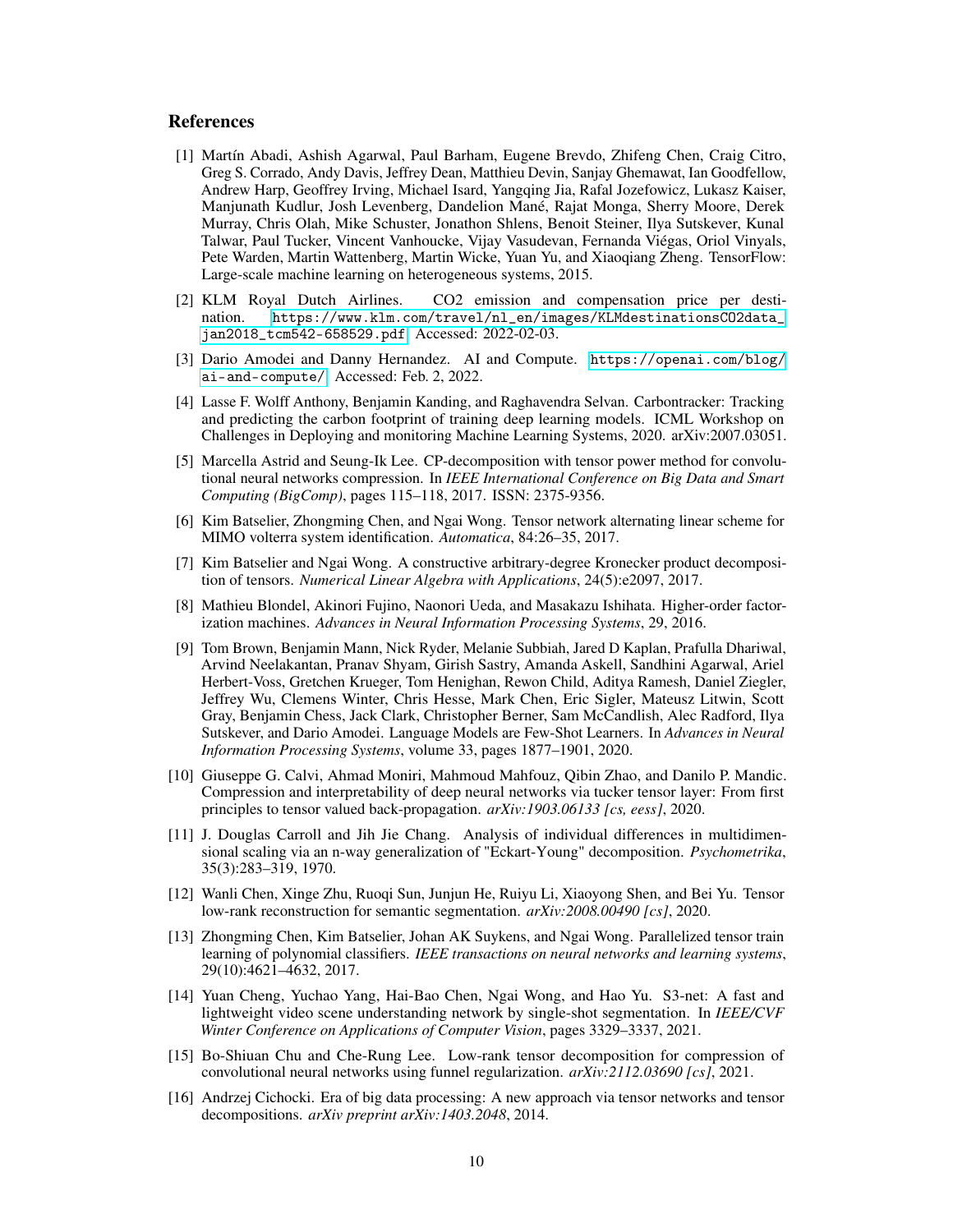- <span id="page-10-7"></span>[17] Andrzej Cichocki, Namgil Lee, Ivan V. Oseledets, Anh-Huy Phan, Qibin Zhao, and Danilo P. Mandic. Tensor networks for dimensionality reduction and large-scale optimization: Part 1 lowrank tensor decompositions. *Foundations and Trends® in Machine Learning*, 9(4-5):249–429, 2016.
- <span id="page-10-6"></span>[18] Andrzej Cichocki, Danilo Mandic, Lieven De Lathauwer, Guoxu Zhou, Qibin Zhao, Cesar Caiafa, and Huy Anh Phan. Tensor decompositions for signal processing applications: From two-way to multiway component analysis. *IEEE signal processing magazine*, 32(2):145–163, 2015.
- <span id="page-10-8"></span>[19] Andrzej Cichocki, Anh-Huy Phan, Qibin Zhao, Namgil Lee, Ivan V. Oseledets, Masashi Sugiyama, and Danilo P. Mandic. Tensor networks for dimensionality reduction and large-scale optimizations: Part 2 applications and future perspectives. *Learning*, 9(6):431–673, 2017.
- <span id="page-10-0"></span>[20] Thomas H Cormen, Charles E Leiserson, Ronald L Rivest, and Clifford Stein. *Introduction to algorithms*. MIT press, 2022.
- <span id="page-10-16"></span>[21] Emily L. Denton, Wojciech Zaremba, Joan Bruna, Yann LeCun, and Rob Fergus. Exploiting linear structure within convolutional networks for efficient evaluation. In *NIPS*, page 9, 2014.
- <span id="page-10-14"></span>[22] Jacob Devlin, Ming-Wei Chang, Kenton Lee, and Kristina Toutanova. BERT: Pre-training of deep bidirectional transformers for language understanding. *arXiv:1810.04805 [cs]*, 2019. version: 2.
- <span id="page-10-17"></span>[23] Stavros Efthymiou, Jack Hidary, and Stefan Leichenauer. TensorNetwork for machine learning. *arXiv:1906.06329 [cond-mat, physics:physics, stat]*, 2019.
- <span id="page-10-18"></span>[24] Timur Garipov, Dmitry Podoprikhin, Alexander Novikov, and Dmitry Vetrov. Ultimate tensorization: Compressing convolutional and FC layers alike. *arXiv:1611.03214 [cs]*, 2016.
- <span id="page-10-11"></span>[25] Adrià Garriga-Alonso, Carl Edward Rasmussen, and Laurence Aitchison. Deep convolutional networks as shallow Gaussian processes. In *International Conference on Learning Representations*, 2018.
- <span id="page-10-3"></span>[26] Udit Gupta, Young Geun Kim, Sylvia Lee, Jordan Tse, Hsien-Hsin S Lee, Gu-Yeon Wei, David Brooks, and Carole-Jean Wu. Chasing carbon: The elusive environmental footprint of computing. In *2021 IEEE International Symposium on High-Performance Computer Architecture (HPCA)*, pages 854–867. IEEE, 2021.
- <span id="page-10-4"></span>[27] David Guyon, Anne-Cécile Orgerie, Chrtistine Morin, and Deb Agarwal. How much energy can green HPC cloud users save? In *2017 25th Euromicro International Conference on Parallel, Distributed and Network-based Processing (PDP)*, pages 416–420. IEEE, 2017.
- <span id="page-10-10"></span>[28] Barbara Hammer and Kai Gersmann. A note on the universal approximation capability of support vector machines. *neural processing letters*, 17(1):43–53, 2003.
- <span id="page-10-9"></span>[29] Richard Harshman. Foundations of the PARAFAC procedure: Models and conditions for an "explanatory" multimodal factor analysis. *UCLA Working Papers in Phonetics*, 16(10):1– 84, 1970.
- <span id="page-10-13"></span>[30] Kaiming He, Xiangyu Zhang, Shaoqing Ren, and Jian Sun. Deep residual learning for image recognition. In *2016 IEEE Conference on Computer Vision and Pattern Recognition (CVPR)*, pages 770–778. IEEE, 2016.
- <span id="page-10-2"></span>[31] Lifang He, Kun Chen, Wanwan Xu, Jiayu Zhou, and Fei Wang. Boosted sparse and low-rank tensor regression. *Advances in Neural Information Processing Systems*, 31, 2018.
- <span id="page-10-1"></span>[32] Peter Henderson, Jieru Hu, Joshua Romoff, Emma Brunskill, Dan Jurafsky, and Joelle Pineau. Towards the systematic reporting of the energy and carbon footprints of machine learning. *Journal of Machine Learning Research*, 21(248):1–43, 2020.
- <span id="page-10-12"></span>[33] James Hensman, Nicolo Fusi, and Neil D. Lawrence. Gaussian processes for big data. *arXiv preprint arXiv:1309.6835*, 2013.
- <span id="page-10-5"></span>[34] Danny Hernandez and Tom B Brown. Measuring the algorithmic efficiency of neural networks. *arXiv preprint arXiv:2005.04305*, 2020.
- <span id="page-10-15"></span>[35] Oleksii Hrinchuk, Valentin Khrulkov, Leyla Mirvakhabova, Elena Orlova, and Ivan V. Oseledets. Tensorized embedding layers. In *Findings of the Association for Computational Linguistics: EMNLP 2020*, pages 4847–4860. Association for Computational Linguistics, 2020.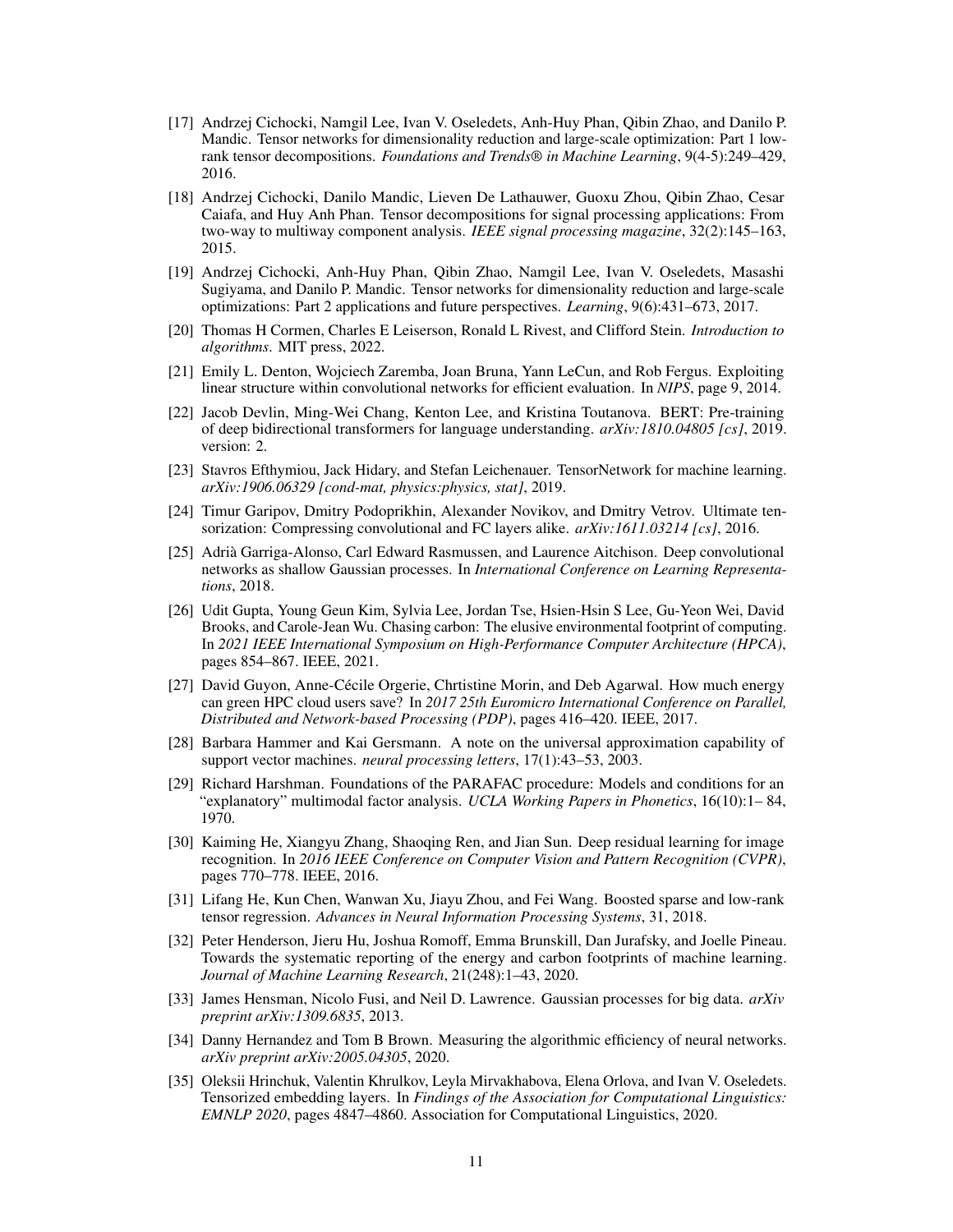- <span id="page-11-7"></span>[36] Chris Huntingford, Elizabeth S Jeffers, Michael B Bonsall, Hannah M Christensen, Thomas Lees, and Hui Yang. Machine learning and artificial intelligence to aid climate change research and preparedness. *Environmental Research Letters*, 14(12):124007, 2019.
- <span id="page-11-6"></span>[37] IPCC. Global warming of 1.5°C. An IPCC special report on the impacts of global warming of 1.5°c above pre-industrial levels and related global greenhouse gas emission pathways, in the context of strengthening the global response to the threat of climate change, sustainable development, and efforts to eradicate poverty. *World Meteorological Organization*, 2018.
- <span id="page-11-5"></span>[38] IPCC. Climate change 2022: Mitigation of climate change. contribution of working group III to the sixth assessment report of the intergovernmental panel on climate change. *Cambridge University Press*, 2022.
- <span id="page-11-4"></span>[39] Pavel Izmailov, Alexander Novikov, and Dmitry Kropotov. Scalable Gaussian processes with billions of inducing inputs via tensor train decomposition. In *International Conference on Artificial Intelligence and Statistics*, pages 726–735. PMLR, 2018.
- <span id="page-11-17"></span>[40] Max Jaderberg, Andrea Vedaldi, and Andrew Zisserman. Speeding up convolutional neural networks with low rank expansions. *arXiv:1405.3866*, 2014.
- <span id="page-11-10"></span>[41] Yuwang Ji, Qiang Wang, Xuan Li, and Jie Liu. A survey on tensor techniques and applications in machine learning. *IEEE Access*, 7:162950–162990, 2019.
- <span id="page-11-14"></span>[42] Ridvan Karagoz and Kim Batselier. Nonlinear system identification with regularized tensor network b-splines. *Automatica*, 122:109300, 2020.
- <span id="page-11-15"></span>[43] Nikos Kargas and Nicholas D Sidiropoulos. Supervised learning and canonical decomposition of multivariate functions. *IEEE Transactions on Signal Processing*, 69:1097–1107, 2021.
- <span id="page-11-11"></span>[44] Boris N. Khoromskij. O (dlog n)-quantics approximation of nd tensors in high-dimensional numerical modeling. *Constructive Approximation*, 34(2):257–280, 2011.
- <span id="page-11-18"></span>[45] Yong-Deok Kim, Eunhyeok Park, Sungjoo Yoo, Taelim Choi, Lu Yang, and Dongjun Shin. Compression of deep convolutional neural networks for fast and low power mobile applications. In *ICLR*, 2016.
- <span id="page-11-0"></span>[46] Donald E. Knuth. Fundamental algorithms. 1973.
- <span id="page-11-1"></span>[47] Donald E. Knuth. Big omicron and big omega and big theta. *ACM Sigact News*, 8(2):18–24, 1976.
- <span id="page-11-12"></span>[48] Tamara G. Kolda and Brett W. Bader. Tensor decompositions and applications. *SIAM review*, 51(3):455–500, 2009.
- <span id="page-11-20"></span>[49] Jean Kossaifi, Antoine Toisoul, Adrian Bulat, Yannis Panagakis, Timothy M. Hospedales, and Maja Pantic. Factorized higher-order CNNs with an application to spatio-temporal emotion estimation. In *Computer Vision and Pattern Recognition*, pages 6060–6069, 2020.
- <span id="page-11-16"></span>[50] Alex Krizhevsky, Ilya Sutskever, and Geoffrey E. Hinton. ImageNet classification with deep convolutional neural networks. In *Neural Information Processing Systems*, 2012.
- <span id="page-11-2"></span>[51] Alexandre Lacoste, Alexandra Luccioni, Victor Schmidt, and Thomas Dandres. Quantifying the carbon emissions of machine learning. *Workshop on Tackling Climate Change with Machine Learning at NeurIPS 2019*, 2019.
- <span id="page-11-3"></span>[52] Loïc Lannelongue, Jason Grealey, and Michael Inouye. Green algorithms: Quantifying the carbon footprint of computation. *Advanced Science*, 2021.
- <span id="page-11-19"></span>[53] Vadim Lebedev, Yaroslav Ganin, Maksim Rakhuba, Ivan V. Oseledets, and Victor Lempitsky. Speeding-up convolutional neural networks using fine-tuned CP-decomposition. In *International Conference Learning Representations*, 2015.
- <span id="page-11-13"></span>[54] Jaehoon Lee, Yasaman Bahri, Roman Novak, Samuel S. Schoenholz, Jeffrey Pennington, and Jascha Sohl-Dickstein. Deep neural networks as Gaussian processes. *arXiv preprint arXiv:1711.00165*, 2017.
- <span id="page-11-8"></span>[55] Charles E. Leiserson, Neil C. Thompson, Joel S. Emer, Bradley C. Kuszmaul, Butler W. Lampson, Daniel Sanchez, and Tao B. Schardl. There's plenty of room at the top: What will drive computer performance after Moore's law? *Science*, 368(6495), 2020.
- <span id="page-11-9"></span>[56] Kadan Lottick, Silvia Susai, Sorelle A. Friedler, and Jonathan P. Wilson. Energy usage reports: Environmental awareness as part of algorithmic accountability. *Workshop on Tackling Climate Change with Machine Learning at NeurIPS 2019*, 2019. arXiv:1911.08354.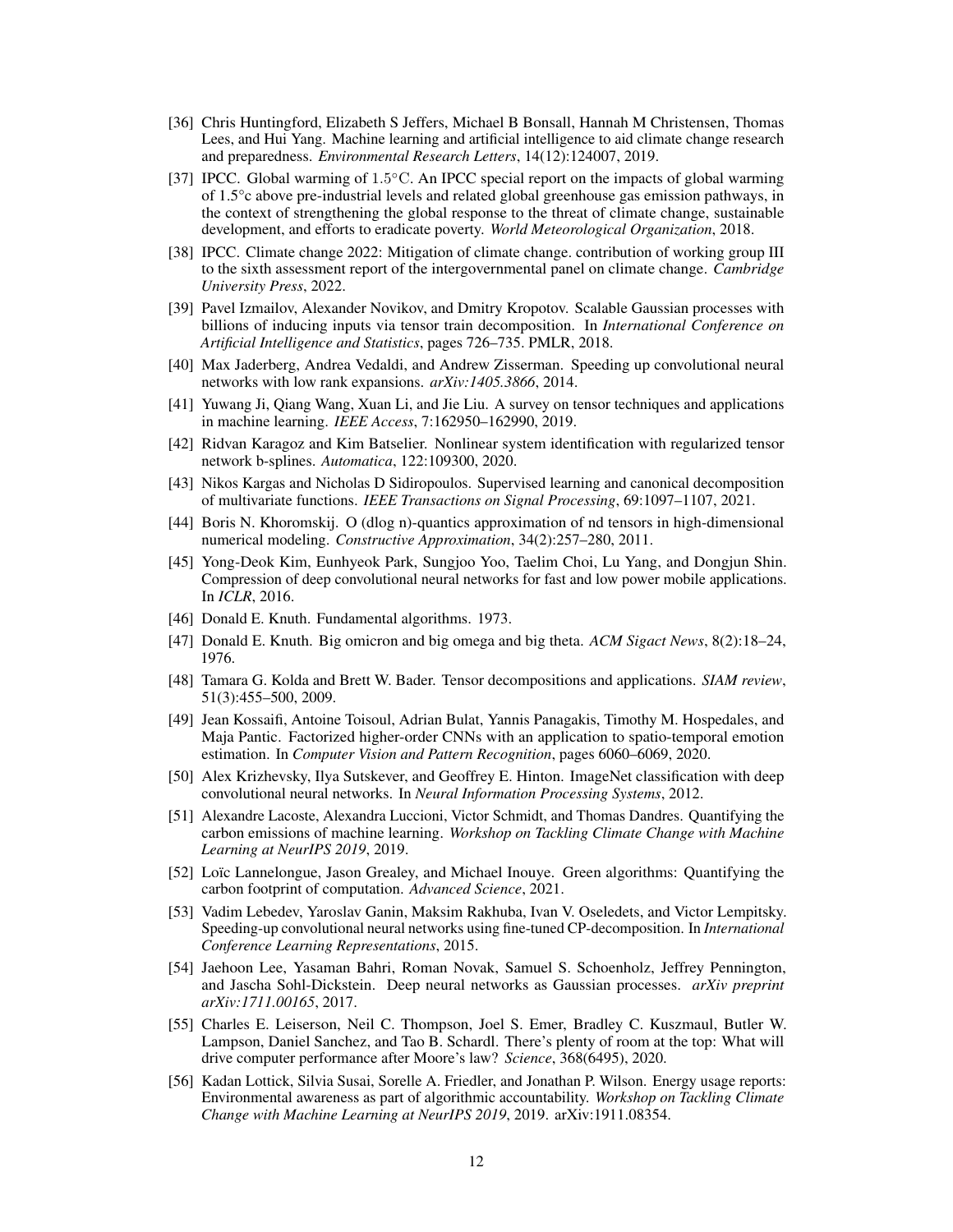- <span id="page-12-14"></span>[57] Xindian Ma, Peng Zhang, Shuai Zhang, Nan Duan, Yuexian Hou, Ming Zhou, and Dawei Song. A tensorized transformer for language modeling. In *Advances in Neural Information Processing Systems*, volume 32. Curran Associates, Inc., 2019.
- <span id="page-12-17"></span>[58] Franck Mamalet and Christophe Garcia. Simplifying ConvNets for fast learning. In *Artificial Neural Networks and Machine Learning – ICANN 2012*, pages 58–65. Springer, 2012.
- <span id="page-12-3"></span>[59] United Nations. The Paris Agreement. [https://www.un.org/en/climatechange/](https://www.un.org/en/climatechange/paris-agreement) [paris-agreement](https://www.un.org/en/climatechange/paris-agreement). Accessed: May 17, 2022.
- <span id="page-12-11"></span>[60] Roman Novak, Lechao Xiao, Yasaman Bahri, Jaehoon Lee, Greg Yang, Jiri Hron, Daniel A Abolafia, Jeffrey Pennington, and Jascha Sohl-dickstein. Bayesian deep convolutional networks with many channels are Gaussian processes. In *International Conference on Learning Representations*, 2018.
- <span id="page-12-15"></span>[61] Alexander Novikov, Dmitrii Podoprikhin, Anton Osokin, and Dmitry P Vetrov. Tensorizing neural networks. In *Neural Information Processing Systems*, 2015.
- <span id="page-12-13"></span>[62] Alexander Novikov, Mikhail Trofimov, and Ivan V. Oseledets. Exponential machines. In *ICLR*, 2017.
- <span id="page-12-8"></span>[63] Ivan V. Oseledets. Approximation of 2d x 2d Matrices using Tensor Decomposition. *SIAM Journal on Matrix Analysis and Applications*, 31(4):2130–2145, 2010.
- <span id="page-12-9"></span>[64] Ivan V. Oseledets. Tensor-train decomposition. *SIAM J. Sci. Comput.*, 33(5):2295–2317, 2011.
- <span id="page-12-16"></span>[65] Adam Paszke, Sam Gross, Francisco Massa, Adam Lerer, James Bradbury, Gregory Chanan, Trevor Killeen, Zeming Lin, Natalia Gimelshein, Luca Antiga, Alban Desmaison, Andreas Kopf, Edward Yang, Zachary DeVito, Martin Raison, Alykhan Tejani, Sasank Chilamkurthy, Benoit Steiner, Lu Fang, Junjie Bai, and Soumith Chintala. PyTorch: An imperative style, highperformance deep learning library. In H. Wallach, H. Larochelle, A. Beygelzimer, F. dAlché-Buc, E. Fox, and R. Garnett, editors, *Advances in neural information processing systems 32*. Curran Associates, Inc., 2019.
- <span id="page-12-2"></span>[66] Ben Purvis, Yong Mao, and Darren Robinson. Three pillars of sustainability: In search of conceptual origins. *Sustainability science*, 14(3):681–695, 2019.
- <span id="page-12-10"></span>[67] C. E. Rasmussen and C. K. I. Williams. *Gaussian Processes for Machine Learning*. The MIT Press, 2006.
- <span id="page-12-12"></span>[68] Steffen Rendle. Factorization machines. In *2010 IEEE International conference on data mining*, pages 995–1000. IEEE, 2010.
- <span id="page-12-1"></span>[69] Lorenz Richter, Leon Sallandt, and Nikolas Nüsken. Solving high-dimensional parabolic PDEs using the tensor train format. In *International Conference on Machine Learning*, pages 8998–9009, 2021.
- <span id="page-12-18"></span>[70] Roberto Rigamonti, Amos Sironi, Vincent Lepetit, and Pascal Fua. Learning separable filters. In *Proceedings of the IEEE Conference on Computer Vision and Pattern Recognition*, pages 2754–2761, 2013.
- <span id="page-12-4"></span>[71] David Rolnick, Priya L Donti, Lynn H Kaack, Kelly Kochanski, Alexandre Lacoste, Kris Sankaran, Andrew Slavin Ross, Nikola Milojevic-Dupont, Natasha Jaques, Anna Waldman-Brown, et al. Tackling climate change with machine learning. *ACM Computing Surveys (CSUR)*, 55(2):1–96, 2022.
- <span id="page-12-5"></span>[72] Victor Schmidt, Kamal Goyal, Aditya Joshi, Boris Feld, Liam Conell, Nikolas Laskaris, Doug Blank, Jonathan Wilson, Sorelle Friedler, and Sasha Luccioni. CodeCarbon: Estimate and Track Carbon Emissions from Machine Learning Computing. [https://github.com/mlco2/](https://github.com/mlco2/codecarbon) [codecarbon](https://github.com/mlco2/codecarbon), 2021.
- <span id="page-12-0"></span>[73] Roy Schwartz, Jesse Dodge, Noah A Smith, and Oren Etzioni. Green AI. *Communications of the ACM*, 63(12):54–63, 2020.
- <span id="page-12-6"></span>[74] Nicholas D. Sidiropoulos, Lieven De Lathauwer, Xiao Fu, Kejun Huang, Evangelos E. Papalexakis, and Christos Faloutsos. Tensor decomposition for signal processing and machine learning. *IEEE Transactions on Signal Processing*, 65(13):3551–3582, 2017.
- <span id="page-12-7"></span>[75] Marco Signoretto, Lieven De Lathauwer, and Johan A.K. Suykens. A kernel-based framework to tensorial data analysis. In *International Conference on Artificial Neural Networks*, volume 24, pages 861–874, 2011.